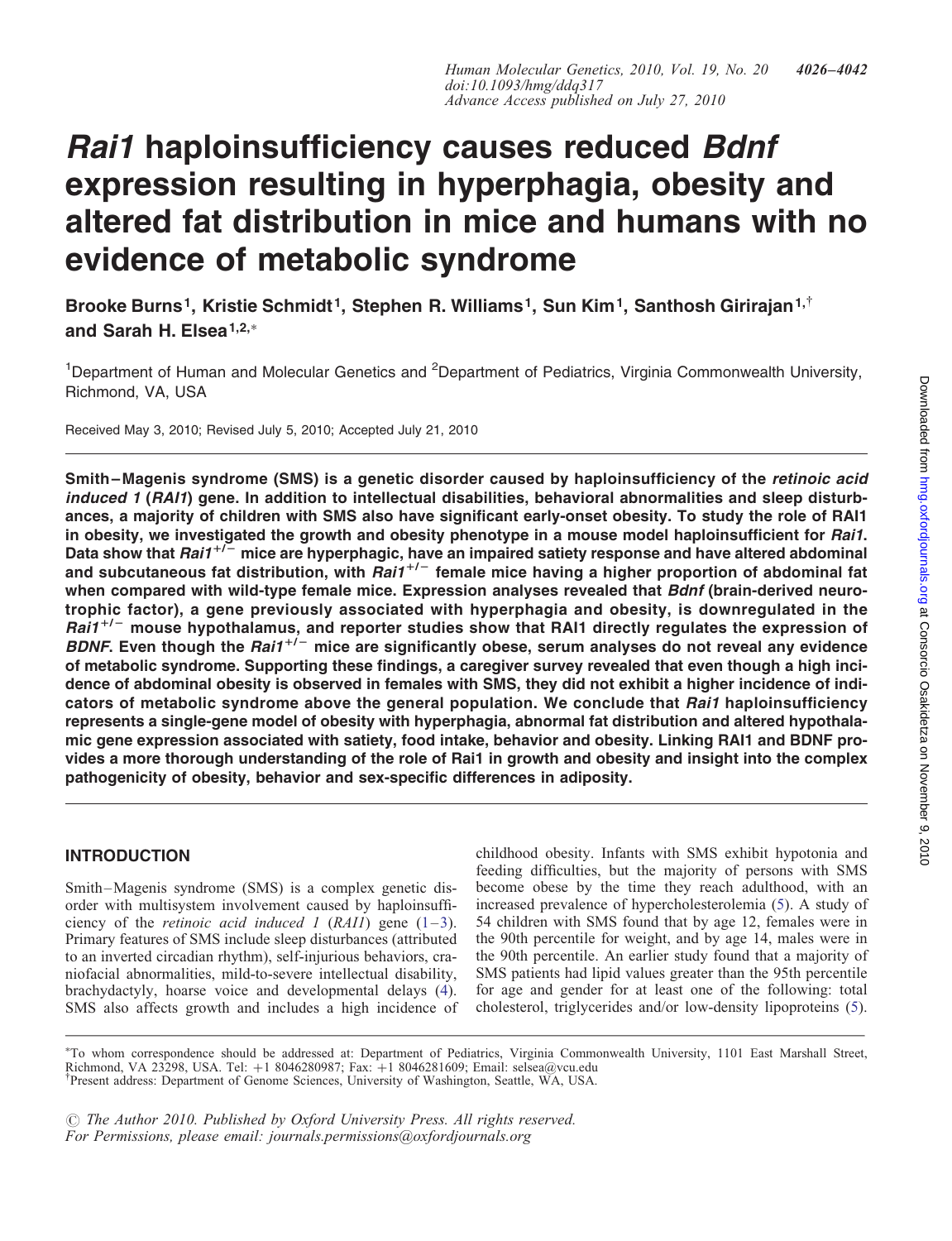Further, in teens and adults with SMS, truncal obesity is common ([3\)](#page-14-0).

In a model of SMS, heterozygous Rai1-knockout mice were created on a mixed genetic background and backcrossed to C57Bl/6-Tyr<sup>c-Brd</sup> [\(6](#page-14-0)). These mice carry an insertion of an Escherichia coli lacZ coding sequence and a neoR expression cassette that deletes 3910 bp of the coding region of Rai1 exon 2 ([6\)](#page-14-0). This insertion truncates the Rai1 protein, removing nuclear localization signals and the plant homeo domain (PHD), producing an effectively null allele that does not translocate to the nucleus, which is critical for Rai1 to regulate transcription. Animals that are homozygous for the Rail mutation are embryonic lethal by approximately 16 days post-coitum [\(6](#page-14-0)).  $Rail^{+/-}$  mice are slightly smaller than their wildtype (WT) littermates at 5 weeks, comparable with control mice at 10 weeks and overweight by 20 weeks [\(6](#page-14-0)). They also have behavioral abnormalities, variable penetrance of craniofacial defects and reduced fertility ([7](#page-14-0)–[9\)](#page-14-0). Obesity phenotypes and further functional studies characterizing the metabolic profile in these animals, however, have not been studied.

Mouse models have been useful in identifying genetic factors that contribute to hyperphagic behavior and obesity in human disorders, including Bardet–Biedl syndrome [\(10](#page-14-0)), prohormone convertase 1 (Pc1) deficiency ([11](#page-14-0)), leptin deficiency ([12\)](#page-14-0) and brain-derived neurotrophic factor (*Bdnf*) haploinsufficiency [\(13](#page-14-0)). To understand the role of *Rai1/RAI1* in obesity, we analyzed obesity and metabolic profiles in mice and humans haploinsufficient for Rai1/RAI1. We performed the following functional evaluations in  $Rai1^{+/-}$  and WT mice: (i) analysis for hyperphagia by observing daily feeding behavior and the satiation response; (ii) analysis of circulating levels of hormones related to feeding behavior, satiety and adiposity [ghrelin, leptin, insulin, peptide YY (PYY), amylin and adiponectin]; and (iii) evaluation of the possible contribution of RAI1 to abdominal and subcutaneous fat deposition. In humans, to characterize obesity in individuals with SMS, an anonymous online survey was created for caregivers that accessed BMI, obesity comorbidities and body shape.

The alteration in the expression of transcription factors may have widespread effects on other genes. The RAI1 protein contains a bipartite nuclear localization signal and a PHD/ zinc finger domain [\(14](#page-14-0)). It also has a strong homology to the transcription factor TCF20 ([15\)](#page-14-0). Given these characteristics, we believe that RAI1 is a dosage-sensitive transcription factor affecting multiple molecular pathways, thus contributing to the complexity of the phenotypes associated with altered gene dosage [\(16](#page-14-0)–[19](#page-15-0)). Identification and evaluation of these specific molecular pathways and their associated phenotypes, such as obesity, is key toward understanding the interaction of genes and proteins in these complex disorders.

## RESULTS

To characterize feeding in these mouse models, we conducted studies to determine overall food consumption, the proportion of food consumed during the active phase and serum-level analysis of satiety hormones: insulin, PYY, ghrelin and leptin. Temporal assessment of food consumption can be

used to determine hyperphagia, with the amount of food consumed during the light or dark phases used to determine whether these animals are modeling 'night eating' or eating during the inactive phase. Fasting studies and serum-level studies were used to determine the efficiency of the satiation response after a period of induced hunger, whereas gene expression studies focused toward the identification of genes in key pathways involved in metabolism and behavior.

## Isolated feeding studies indicate hyperphagia in adult  $Rail^{+/-}$  mice

Isolated feeding studies in combination with weight assessments were conducted to evaluate growth and the quantity of food consumed per day by  $Rain^{+/-}$  and WT animals aged 5–30 weeks. At 5 weeks of age, male  $RaiI^{+/-}$  mice were significantly smaller than WT mice ( $P = 0.0025$ , Fig. [1](#page-2-0)) and [Supplementary Material, Fig. S1](http://hmg.oxfordjournals.org/cgi/content/full/ddq317/DC1)). By 10 and 15 weeks, no significant weight differences between  $RaiI^{+/-}$  and WT mice were observed. However, by 20 weeks of age, male  $Rail^{+/-}$  mice were significantly larger than WT mice (P = 0.0359) and both male and female mice continued to grow substantially larger at 25 and 30 weeks  $(P = 0.0433$  and  $P < 0.0001$  $P < 0.0001$ , Fig. 1A–C). Older adult  $RaiI^{+/-}$  mice (up to 68 weeks) grew as large as 81.5 g before being sacrificed, whereas normal littermates never grew larger than 48.2 g [\(Supplementary Material, Fig. S3\)](http://hmg.oxfordjournals.org/cgi/content/full/ddq317/DC1). The feeding behavior of  $Rail^{+/-}$  mice was observed and documented using isolated feeding studies. These studies were age-matched at 15, 20 and 25 weeks for  $Rai1^{+/-}$  $Rai1^{+/-}$  $Rai1^{+/-}$  and WT male mice (Fig. 1C and D). A two-way ANOVA analysis of the average amount of food per day (g) over the weight of the mouse (g) was used to compare each group. Pooled data from multiple isolated feeding experiments show that  $Rai1^{+/-}$  male mice were hyperphagic at 20 and 25 weeks  $(P = 0.0132$  and  $P =$ 0.031), consuming  $\sim$  50% more food than WT littermates and supporting the data that show  $Rai1^{+/-}$  mice were significantly larger than WT mice at these ages (Fig. [1C](#page-2-0)). At 15 weeks,  $Rain^{i1+/-}$  mice were not larger than WT mice, but they consumed significantly more food per gram of body weight ( $P = 0.0314$ ) (Fig. [1D](#page-2-0)), supporting the increased rate of growth during this period (Fig. [1](#page-2-0)A and B). The rate of weight gain in the  $Rain^{+/-}$  mice was  $\sim$ 2-fold that of WT over the course of study [\(Supplementary Material, Fig. S1](http://hmg.oxfordjournals.org/cgi/content/full/ddq317/DC1)).

Owing to the observed circadian rhythm abnormalities in mice with deletion of Rail [\(18](#page-15-0)) and the fact that humans with SMS also have sleep disturbance, we performed isolated feeding studies to determine when mice consumed food and specifically whether they were eating during the rest cycle (light phase of the 12 h dark/light cycle). These isolated feeding studies were conducted by taking food measurements every 12 h, shortly after the beginning of each light and dark phase. Male  $RaiI^{+/-}$  and WT littermates were studied at 15 and 20 weeks of age. A two-way ANOVA analysis of the proportion of total food consumed during the dark cycle was used to compare each group. At the age of 15 weeks,  $Rail^{+/-}$  mice consumed a significantly higher proportion of their food during the light phase (rest phase) than did WT mice ( $P =$ 0.0191, [Supplementary Material, Fig. S2\)](http://hmg.oxfordjournals.org/cgi/content/full/ddq317/DC1). This pattern was not observed at 20 weeks (data not shown).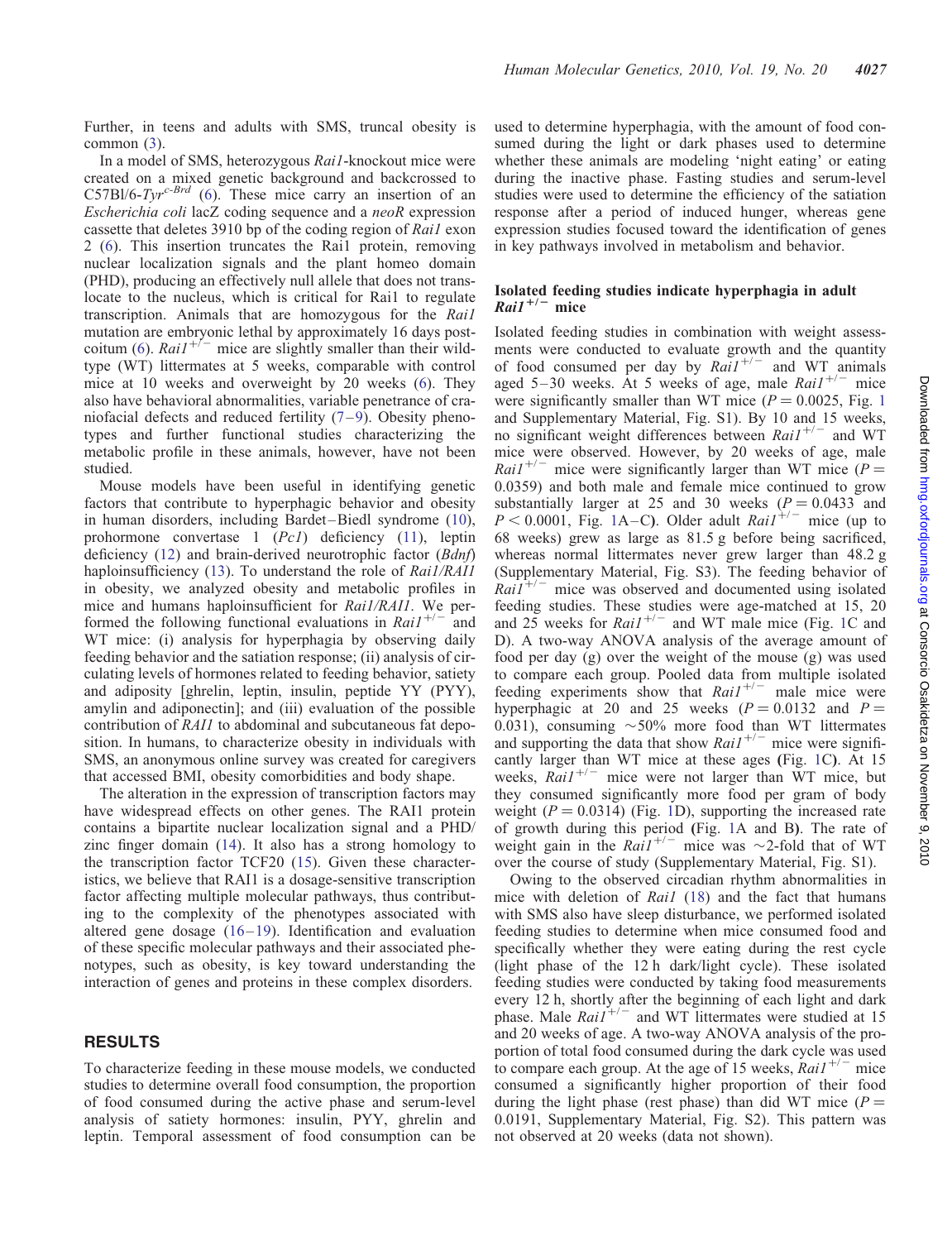<span id="page-2-0"></span>

Figure 1. Growth and feeding behavior in Rail<sup>+/-</sup> mice. (A) Body weights for male WT and Rail<sup>+/-</sup> mice from 5–30+ weeks. (B) Body weights for female WT and Rai1<sup>+/-</sup> mice from 5–30+ weeks. (C) Image of Rai1<sup>+/-</sup> male (right) next to WT male (left) at 20 weeks. (D) Average daily food intake of male  $Rail^{+/-}$  and WT mice. (E) Average daily intake of food (g) over weight of mouse (g). Food intake data are derived from male mice. Data are plotted as mean  $\pm$  SEM;  $n \ge 3$ .  $*P < 0.05$ ;  $**P < 0.01$ ;  $**P < 0.0001$ .

## Fasting feeding studies show reduced satiation in  $Rail^{+/-}$ mice

Hunger was induced in the mice using a 24 h fast to evaluate satiety. Male mice of each genotype (20 weeks old) were isolated in cages with no access to food. After 24 h, serum was collected, blood glucose levels were assessed and food was returned. When food was returned, measurements of food consumption were taken every 2 h for the first 12 h and then every 12 h up to 60 h after the fast (Fig. [2\)](#page-3-0). Food intake after the fast was compared with intake prior to the fast using ANOVA. Data show that WT mice consumed more than their normal intake during the initial 12 h after the fast, but after the initial 12 h post-fast, they experienced a significant drop in consumption when compared with their pre-fasting intake, indicating a satiety response. WT food intake returned to normal by 60 h after the fast (Fig. [2](#page-3-0)A). However,  $Rai1^{+/-}$ mice were observed to have a muted satiation response (Fig. [2](#page-3-0)B). Food intake never dropped significantly below prefasting levels, with mice consuming consistent amounts of food both before and after the fast. These data also suggest that the hyperphagic behavior might be independent of the satiety response.

#### Increased leptin due to Rai1 haploinsufficiency

To determine the possible effects of the satiety signals leptin and PYY and other related hormones on the phenotype of these mice, fasting serum samples from mice of each genotype were evaluated at the University of Cincinnati Mouse Phenotyping Core. Results show that no differences between genotypes were observed for the fat-secreted hormone adiponectin (Fig. [3](#page-4-0)A), and similarly, insulin levels were unaltered in the  $RaiI^{+/-}$  mice (Fig. [3B](#page-4-0)). Leptin levels were high in the Rail<sup>+/-</sup> mice ( $P = 0.0368$  $P = 0.0368$  $P = 0.0368$ , Fig. 3C) and correlated with the adiposity of the animal. PYY, although not significant, showed a trend toward higher levels in the  $Rai1^{+/-}$  mice (Fig. [3](#page-4-0)D). There was no significant difference between  $Rai1^{+/-}$  mice and WT in serum levels of amylin; however, ghrelin did show significance in animals older than 30 weeks of age ( $P = 0.0059$ , Fig. [3](#page-4-0)E and F). No differences in fasting blood glucose levels or IGF1 levels were shown between  $RaiI^{+/-}$  and WT mice (Fig. [3G](#page-4-0) and H), and tests showed no evidence of ketone bodies in urine (data not shown). Although adrenocorticotropic hormone (ACTH) levels (Fig. [3](#page-4-0)I) were not significantly different between genotypes, corticosterone levels  $(P = 0.0153, \text{ Fig. 3J})$  $(P = 0.0153, \text{ Fig. 3J})$  $(P = 0.0153, \text{ Fig. 3J})$  were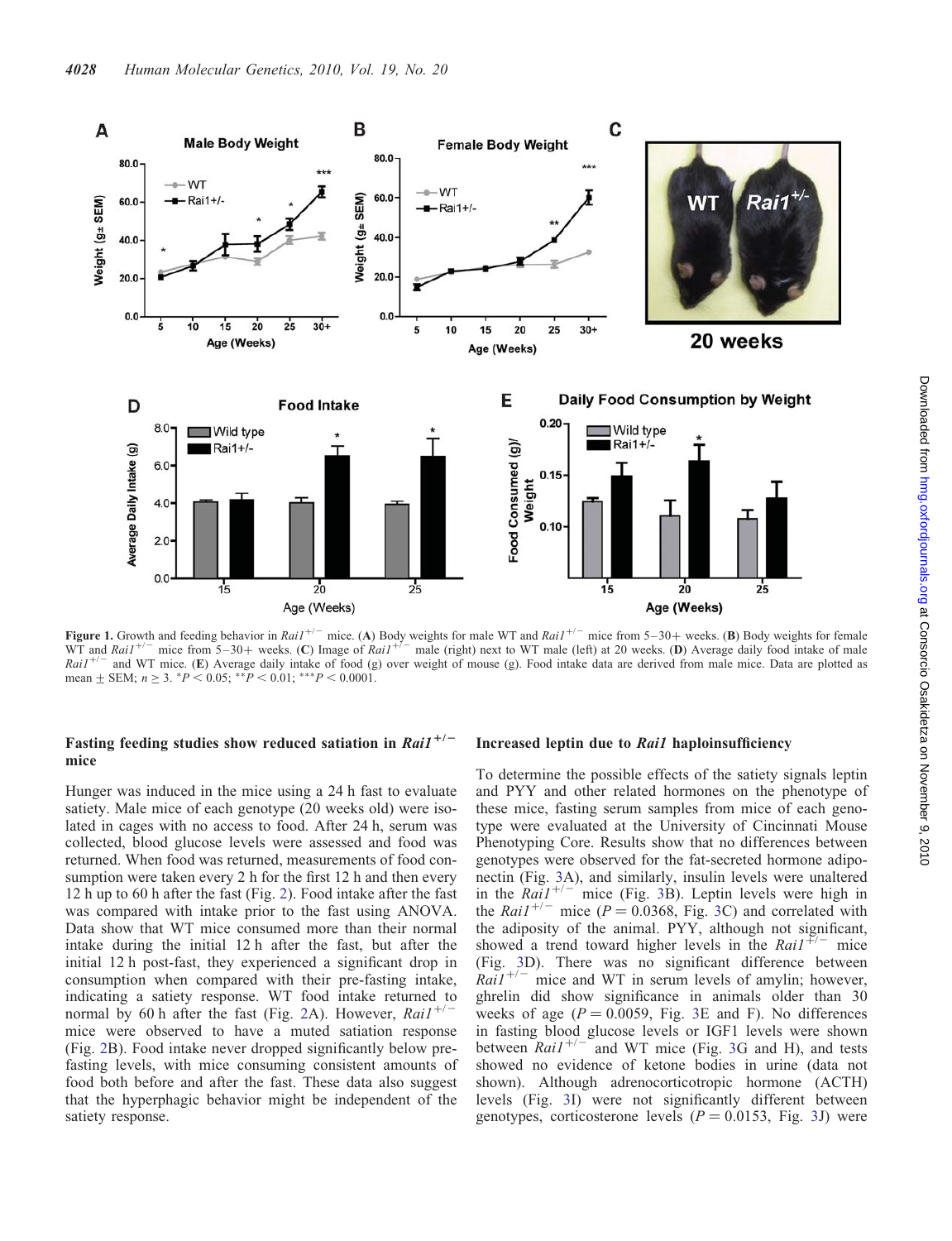<span id="page-3-0"></span>

**Figure 2.** Feeding behavior of  $Rail^{+/-}$  mice after 24 h fast. (A) Food intake for WT mice is shown for pre-fasting and at 12 h intervals post-fasting (B) Food intake for  $Rail^{+/-}$  mice is shown for pre-fasting and at 12 h intervals after 24 h fast. All mice were 15 weeks of age at the time of study. Vertical arrow indicates point of 24 h fast for each graph. Data are plotted as mean  $\pm$  SEM.  $*P < 0.05$ ,  $*P < 0.01$ .

significantly higher in  $Rai1^{+/-}$  animals. Since this is a stressrelated hormone, the significance of this finding in neurologically impaired mice is not clear. Total cholesterol and triglycerides were also not different in these animals (Fig. [3K](#page-4-0) and L).

# Increased abdominal fat distribution patterns in  $Rail^{+/-}$ mice

Fat distribution was analyzed by the dissection of  $Rai1^{+/-}$  and WT mice. Owing to weight differences between WT and  $Rail^{+/-}$  female mice, a significant difference in the amount of fat extracted from  $RaiI^{+/-}$  females when compared with WT females was observed  $(P = 0.0009,$  Fig. [4A](#page-5-0)). There was no difference in fat distribution between male WT and  $Rail^{+/-}$  animals (Fig. [4](#page-5-0)B). WT female mice were shown to have a higher proportion of subcutaneous fat than abdominal fat, whereas female  $Rai1^{+/-}$  have a higher proportion of abdominal fat ( $P < 0.001$ , Fig. [4C](#page-5-0)). Histological analysis of adipose tissue sections revealed no significant differences in adipocyte cell size or shape between WT and  $Rai1^{+/-}$ animals (Fig. [5](#page-5-0)), suggesting that more adipocytes are present in the fat tissue in the  $Rai1^{+/-}$  mice. As described earlier, white adipose tissue was significantly elevated (by weight) in the  $Rail^{+/-}$  mice, with substantial adipose tissue found in the thoracic cavity of older female mice, in addition to substantial fat stores around all abdominal organs.

# Body shape and adiposity in persons with RAI1 haploinsufficiency

Although body shape, adiposity and obesity are frequently mentioned by clinicians, no studies have undertaken the analysis of SMS cases regarding BMI, fat deposition or factors associated with metabolic syndrome. Thus, an online survey of SMS caregivers was used to corroborate clinician's notes regarding abdominal obesity and related medical conditions in SMS patients (Table 1; [Supplementary Material\)](http://hmg.oxfordjournals.org/cgi/content/full/ddq317/DC1). Data were collected on 38 individuals with SMS (36 with a RAI1 deletion and 2 with a RAI1 mutation). The mean age of the SMS participant at the time of data collection was 13.5 years (range: 3–51 years), and 58% were female. Of the six adults with SMS  $(>19)$ years), two had been diagnosed with type II diabetes, two had high cholesterol and three had high triglycerides. Of the 32 children with SMS ( $\leq$ 19 years), three had high cholesterol and one had high triglycerides. A  $\chi^2$  analysis revealed a significant difference in male and female reported body fat storage  $(P =$ 0.0406). Seventeen individuals (45%) were described as having mostly truncal obesity, with excess weight stored 'around the waist and stomach areas—very little stored around the legs and buttocks'. Of these 17 individuals, 13 (76%) were female. Ten of the 16 males (62.5%) in the study had uniform fat distribution.

Population estimates from the Centers for Disease Control show that the prevalence of obesity at ages 6–11 is 17% and at ages 12–19 is 17.3%. Based on our sample, the prevalence of obesity in 32 SMS patients through 19 years of age is 37.5%. Edelman et al. [\(20](#page-15-0)) previously reported a higher incidence of obesity in RAI1 mutation patients, likely due to hyperphagia, based on anecdotal reports from parents and physicians. A disproportionate number of SMS females also have a pattern of abdominal fat deposition (Table 1), even though abdominal obesity has a much higher prevalence in males in the general population ([21](#page-15-0)). Abdominal obesity is associated with an increased risk for obesity comorbidities, including hypertension, high triglycerides and diabetes and metabolic syndrome. The incidence of diabetes, hypercholesterolemia and hypertension was not higher for individuals with SMS when compared with the general population (Table 1).

## Hypothalamic gene expression is altered by Rai1 haploinsufficiency

Given the significant role that the hypothalamus plays in regulating food intake and satiety, we used expression microarrays to investigate the global expression of genes in the hypothalami of  $Rail^{+/-}$  mice. To identify genes differentially expressed from WT, we used the Illumina custom test for differentiation, which is more useful at estimating variance within a small sample size than the Wilcoxon signed-rank test or Student's t-test. Our analysis detected 23 000 probes for 16 000 genes. In  $Rain<sup>+/-</sup>$  mice, 92 genes were significantly upregulated  $(P < 0.05)$ ; using a higher stringency  $(P < 0.01)$ , 5 genes were significantly upregulated. In  $Rain^{i1^{+/-}}$  mice, 397 genes were significantly downregulated ( $P < 0.05$ ), whereas using a higher stringency  $(P < 0.01)$ , 68 genes were significantly downregulated. The top genes downregulated and upregulated by reduced Rai1 expression by differential P-value and fold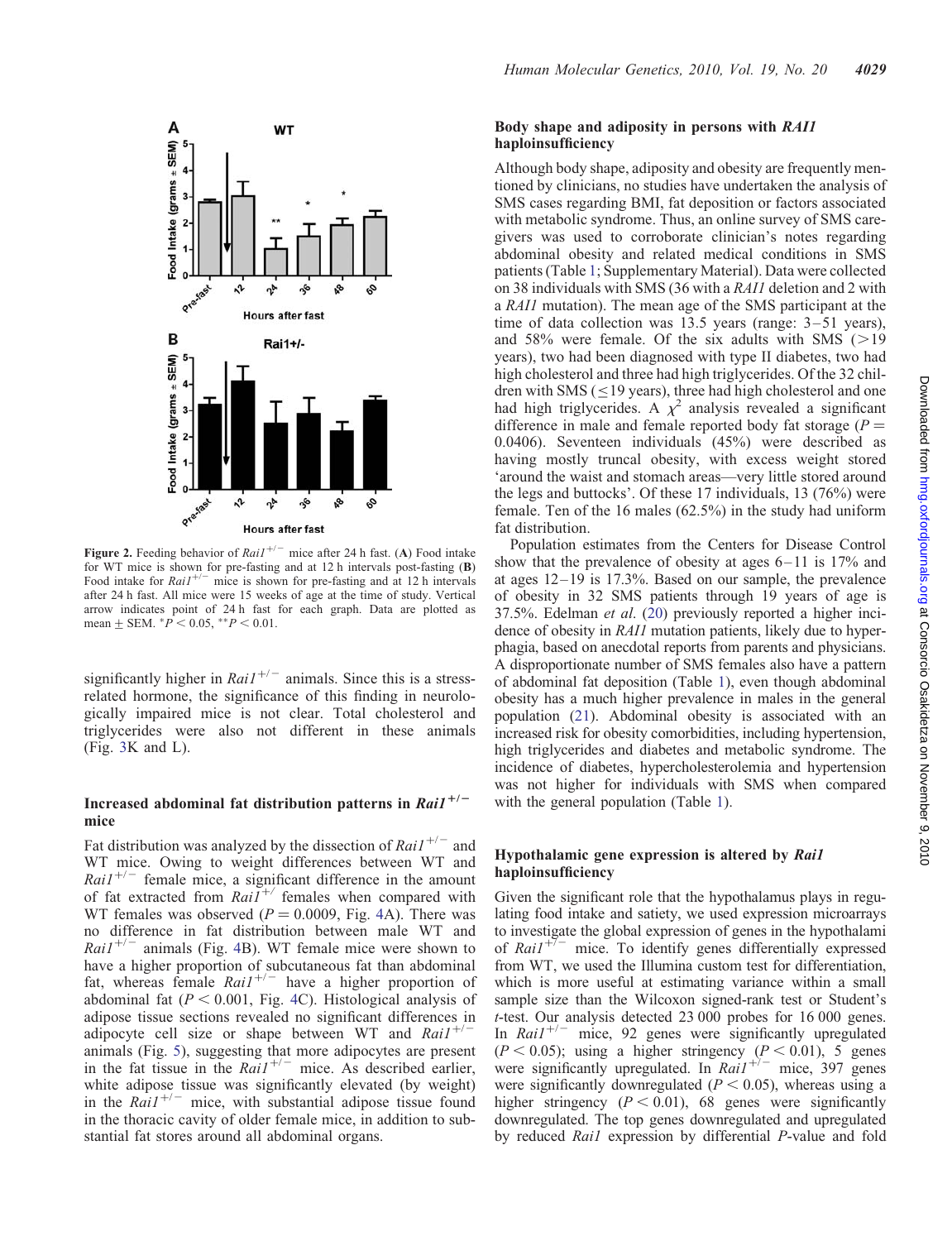<span id="page-4-0"></span>

**Figure 3.** Serum levels of satiety-related hormones. Fasting serum levels of  $Rail^{+/-}$  mice for adiponectin, insulin, leptin, PYY, amylin, glucose, ghrelin, ACTH, corticosterone, IGF1, total cholesterol and triglycerides. corticosterone, IGF1, total cholesterol and triglycerides. Data show a significant increase in leptin and a trend toward PYY elevation in  $Rail^{+/-}$ levels were significant only in mice  $>$ 30 weeks of age. Although corticosterone levels were significantly elevated in Rai1<sup>+/-</sup> mice, ACTH was not different. No significant differences were observed due to age, sex or weight of animals unless indicated. Data represent values from male and female mice and are plotted as mean  $\pm$  SEM. Leptin is significantly different \* $P < 0.05$ , \*\* $P < 0.01$ .

change are shown in Table 2 (a list of all dysregulated genes are provided in [Supplementary Material](http://hmg.oxfordjournals.org/cgi/content/full/ddq317/DC1)).

Ingenuity Pathway Analysis (IPA) software was used to determine which biological pathways involved genes differentially expressed in  $Rail^{+/-}$  mice. A P-value for each pathway was determined using Fisher's exact tests to determine the likelihood of those genes assigned by chance. Considering the obese phenotype observed in  $Rain^{i1^{+/-}}$  mice and SMS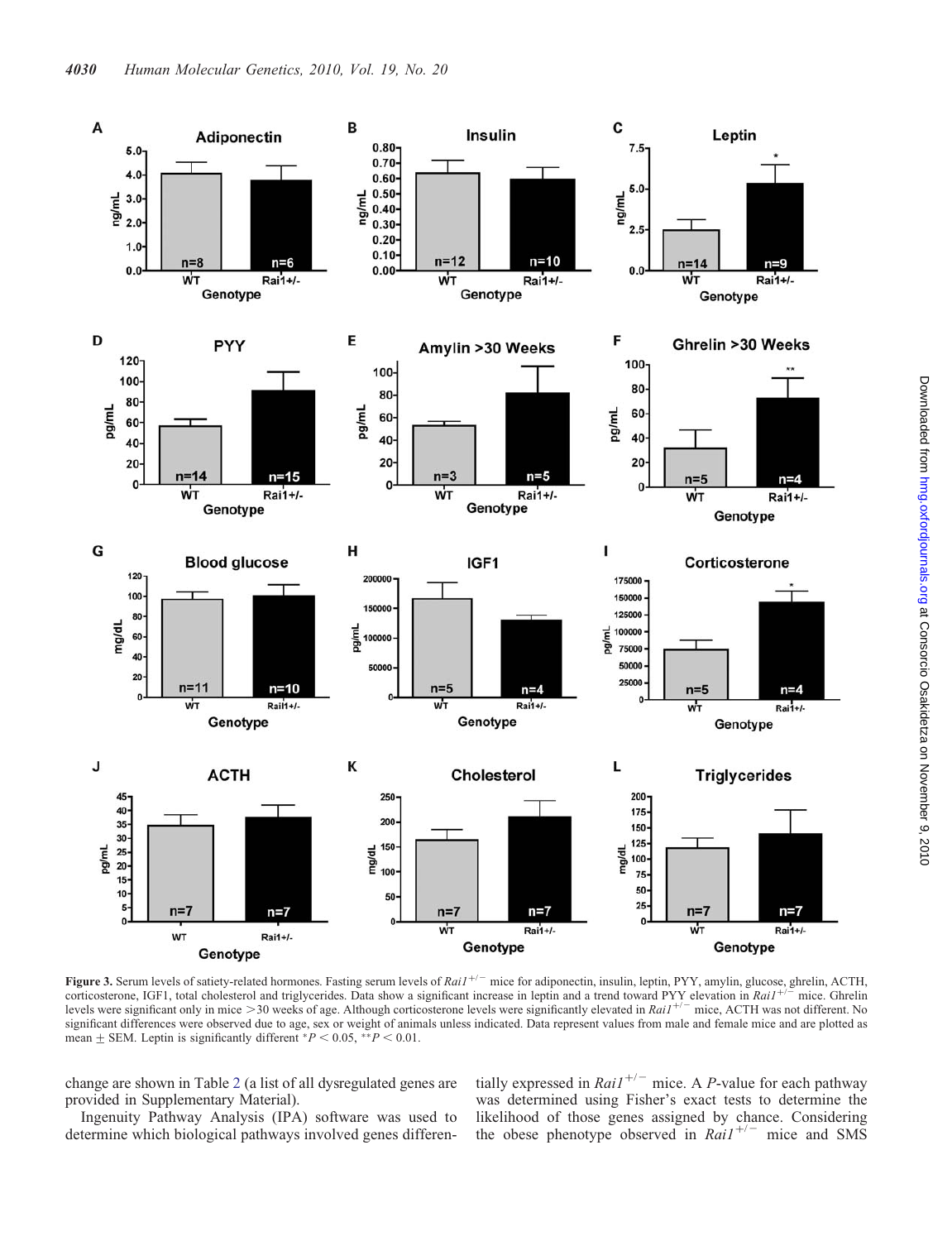<span id="page-5-0"></span>

Proportion of total fat extracted



Figure 4. Fat distribution of  $Rail^{+/-}$  mice. (A) Comparison of total fat extracted from sex-matched  $RaiI^{+/-}$  and WT mice. Total fat was defined as the weight of the sum of all extracted fat over body weight. (**B**) Fat distribution in males.  $RaiI^{+/-}$  male mice have a lower proportion of abdominal fat than WT mice. (C) Female  $Rai1^{+/-}$  animals have an inverted fat deposition pattern compared with males. Female WT mice have a lower proportion of abdominal fat than males, whereas  $RaiI^{+/-}$  female mice have a significantly higher proportion of abdominal fat than WT female mice. Data are plotted as mean + SEM.  $***P < 0.001$ .

individuals, we examined genes related to obesity. Using IPA for disease and phenotype, we found that 20 genes associated with obesity were differentially expressed in the  $Rai1^{+/2}$ mouse hypothalamus (Fig. [6](#page-7-0)A). Biological pathways altered



Figure 5. White adipose tissue sections of  $RaiI^{+/-}$  mice. Left panel, adipose tissue section from  $\hat{R}$ ai1<sup>+/-</sup> mouse; right panel, adipose tissue section from WT mouse. Abdominal white adipose tissue was extracted from 40-week-old female mice preserved, sectioned, stained with H & E, and viewed under a light microscope. Analysis of several images using a  $\times 20$ objective revealed no significant differences between WT and  $Rain^{+/-}$ adipose tissue with regard to cell size. However,  $RaiI^{+/-}$  adipocytes appeared full and were more consistent in size than those observed in WT. No unusual cellular infiltrations were observed.

Table 1. Summary of SMS growth survey

| Parameter <sup>a</sup>                      |                                                               | <b>SMS</b>                         |
|---------------------------------------------|---------------------------------------------------------------|------------------------------------|
| $\boldsymbol{n}$                            |                                                               | 38                                 |
| Mean age (years)                            |                                                               | $13.5 \pm 9.0$                     |
| Range (years)                               |                                                               | $3 - 51$                           |
| <b>Sex</b>                                  |                                                               | 42% male/58% female                |
| Mean BMI                                    |                                                               | $23.6 + 7.9$                       |
| Mean CDC weight percentile                  |                                                               | $74.4 + 30.0$                      |
| $>85$ th percentile for weight <sup>b</sup> |                                                               | 55.2% (21/38)                      |
| $>$ 95th percentile for weight <sup>b</sup> |                                                               | 39.4% (15/38)                      |
|                                             | $>85$ th percentile for weight <sup>b</sup> ; $>9$ years      | $65.2\%$ $(15/23)$                 |
|                                             | $>$ 95th percentile for weight <sup>b</sup> ; $>$ 9 years     | 47.8% (11/23)                      |
|                                             | $>$ 85th percentile for weight <sup>b</sup> ; $\leq$ 19 years | 53.1% (17/32)                      |
|                                             | >95th percentile for weight <sup>b</sup> ; $\leq$ 19 years    | 37.5% (12/32)                      |
| Diabetes, type 2 <sup>c</sup>               |                                                               | $5.3\%$ (2/38)                     |
| Hypercholesterolemia <sup>c</sup>           |                                                               | $13.2\%$ (5/38)                    |
| High triglycerides <sup>c</sup>             |                                                               | $10.5\%$ (4/38)                    |
| Fat                                         | Subcutaneous only                                             | $\Omega$                           |
| distribution <sup>d</sup>                   | Truncal only                                                  | 23.7% (9/38; 7 female, 2 male)     |
|                                             | Uniform distribution                                          | 26.3% (10/38; 5 female, 5<br>male) |
|                                             | No excess weight                                              | 7.8% (3/38; 1 female, 2 male)      |
|                                             | Excess uniform<br>distribution                                | 21.1% (8/38; 3 female, 5 male)     |
|                                             | Excess truncal only                                           | 21.1% (8/38; 6 female, 2 male)     |

<sup>a</sup> All survey questions are available in [Supplementary Material.](http://hmg.oxfordjournals.org/cgi/content/full/ddq317/DC1)

**b**Percentiles were determined using BMI and CDC growth assessment charts. c Diagnosed by a physician, per parent report.

<sup>d</sup>Fat distribution was reported by the parent/caregiver by selecting a body type with a cartoon and written description (see [Supplementary Material](http://hmg.oxfordjournals.org/cgi/content/full/ddq317/DC1)).

in  $Rain^{+/-}$  mice include psychological disorders and behavior and neurological development (Fig. [6](#page-7-0)B and C).

Microrarray data revealed  $Rai1^{+/-}$  mice to have an  $\sim$ 0.6-fold expression of *Rai1* compared with WT mice (Supplementary Material), which is muted compared with previous prememary *inauction*,  $m = 2$  mice express less than  $\sim 50\%$ <br>studies which report Rail<sup>+/2</sup> mice express less than  $\sim 50\%$ *Rai1* than WT mice  $(6,17)$  $(6,17)$  $(6,17)$  $(6,17)$ . Q-RT–PCR of hypothalamic tissue was used to confirm Rail expression in the heterozygous mice and showed  $\sim$ 40% expression compared with WT ( $P < 0.0001$ , Fig. [7](#page-8-0)A), which is consistent with previous studies.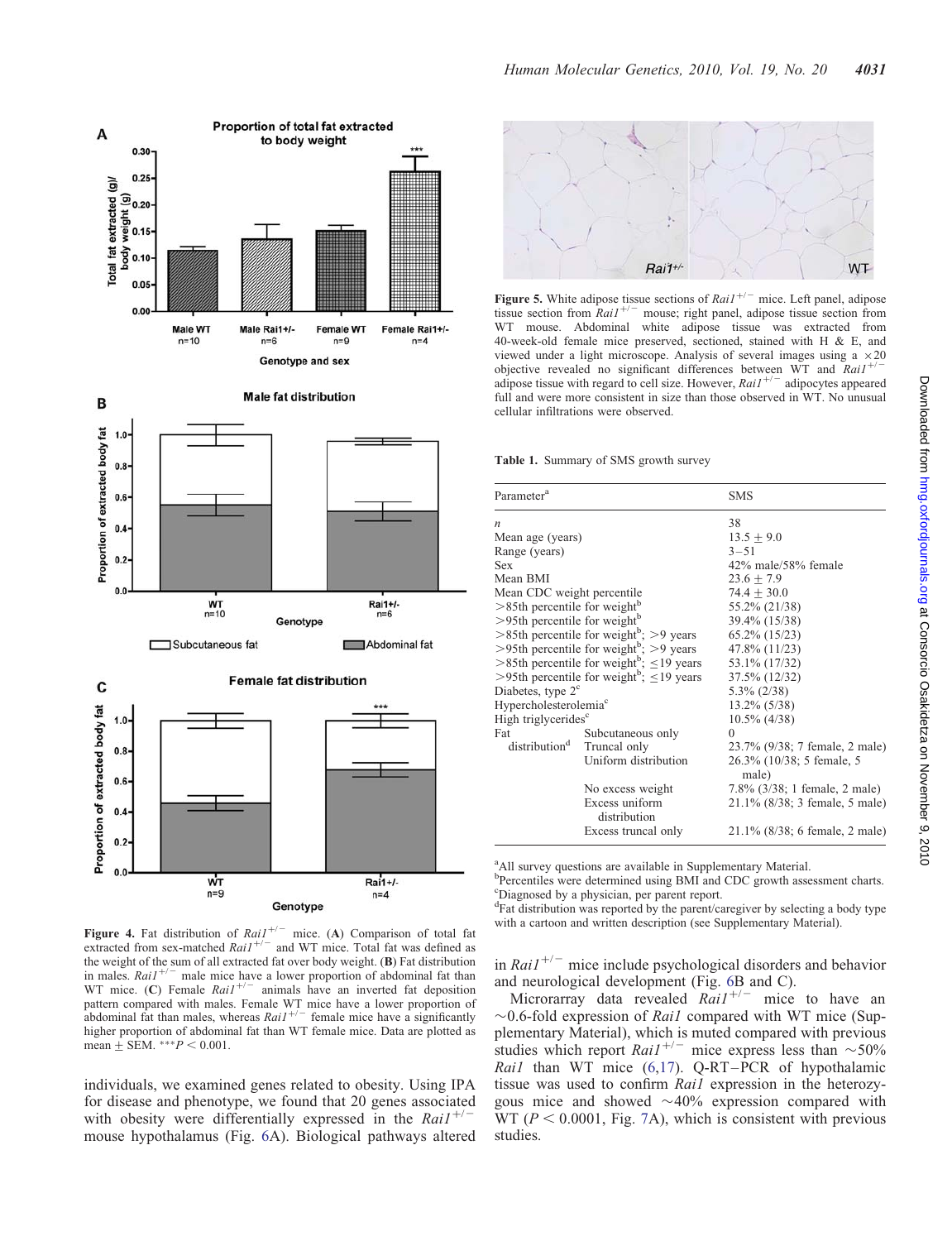#### **Table 2.** Top dysregulated genes in  $RaiI^{+/-}$  mouse hypothalamus

| Gene<br>symbol | Differential<br>$P$ -value <sup>a</sup> | Fold<br>change           | Gene name                                          | Functions                                                                                             | Associated cellular functions or phenotypes <sup>b</sup>                                                                                                                                                                                                                                                                                                                                                                                                                                                                                                                                                                                           |
|----------------|-----------------------------------------|--------------------------|----------------------------------------------------|-------------------------------------------------------------------------------------------------------|----------------------------------------------------------------------------------------------------------------------------------------------------------------------------------------------------------------------------------------------------------------------------------------------------------------------------------------------------------------------------------------------------------------------------------------------------------------------------------------------------------------------------------------------------------------------------------------------------------------------------------------------------|
| Hoxa5          | < 0.0001                                | $-223.2415$              | Homeobox A5                                        | Transcription factor                                                                                  | Tumorigenesis, anterior-posterior axis                                                                                                                                                                                                                                                                                                                                                                                                                                                                                                                                                                                                             |
| Hoxb6          | < 0.0001                                | $-109.6210$              | Homeobox B6                                        | Transcription factor, Antp homeobox family                                                            | Embryonic development; anterior-posterior development; leukemia; colon<br>cancer                                                                                                                                                                                                                                                                                                                                                                                                                                                                                                                                                                   |
| Gh<br>Pcp2     | < 0.0001<br>< 0.0001                    | $-82.7727$<br>$-75.9074$ | Growth hormone<br>Purkinje cell protein 2          | Somatotropin/PRL hormone family<br>GTPase activator, guanine nucleotide<br>exchange factor            | Growth control, obesity, dwarfism, acromegaly, Kowarski syndrome<br>Purkinje cell degeneration; cell-type-specific modulator for G protein-mediated<br>cell signaling                                                                                                                                                                                                                                                                                                                                                                                                                                                                              |
| Prl            | < 0.0001                                | $-36.0794$               | Prolactin, precursor                               | Cytokine hormone                                                                                      | Glucocorticoid receptor signaling, hyperinsulinemia; promotes lactation;<br>supports pregnancy                                                                                                                                                                                                                                                                                                                                                                                                                                                                                                                                                     |
| Hoxb5          | < 0.0001                                | $-17.3255$               | Homeobox B5                                        | Transcription factor                                                                                  | Lung and gut development; acute myeloid leukemia                                                                                                                                                                                                                                                                                                                                                                                                                                                                                                                                                                                                   |
| Slc22a6        | < 0.0001                                | $-15.0388$               | Solute carrier family 22,<br>member 6              | Organic anion transporter                                                                             | Renal sodium-independent organic anion transport and excretion                                                                                                                                                                                                                                                                                                                                                                                                                                                                                                                                                                                     |
| Prg4           | < 0.0001                                | $-12.3189$               | Proteoglycan 4                                     | Chondrocyte-specific proteoglycan                                                                     | Elastic absorption and energy dissipation of synovial fluid on surface of<br>articular cartilage; prevents protein deposition onto cartilage; mutations<br>result in camptodactyly-arthropathy-coxa vara-pericarditis syndrome                                                                                                                                                                                                                                                                                                                                                                                                                     |
| Slc6a12        | < 0.0001                                | $-7.1673$                | Solute carrier family 6, member<br>12              | Neurotransmitter transporter                                                                          | GABA receptor signaling; epilepsy, generalized anxiety disorder                                                                                                                                                                                                                                                                                                                                                                                                                                                                                                                                                                                    |
| Pomc           | < 0.0001                                | $-5.2112$                | Propiomelanocortin                                 | Melanocortin hormone precursor; 10 peptide<br>hormones produced                                       | Energy homeostasis; immune modulation; adrenocorticotrophin is essential for<br>normal steroidogenesis and maintenance of normal adrenal weight; several<br>distinct melanotropins, lipotropins and endorphins are contained within the<br>adrenocorticotrophin and beta-lipotropin peptides; mutations associated<br>with early-onset obesity, adrenal insufficiency and red hair pigmentation;<br>ACTH stimulates the adrenal glands to release cortisol; MSH increases the<br>pigmentation of skin by increasing melanin production in melanocytes;<br>beta-endorphin and met-enkephalin are endogenous opiates involved in pain<br>homeostasis |
| En1            | < 0.0001                                | $-4.8849$                | Engrailed homeobox 1                               | Transcription factor                                                                                  | Development; segmentation in Drosophila; pattern formation                                                                                                                                                                                                                                                                                                                                                                                                                                                                                                                                                                                         |
| Myoc           | < 0.0001                                | $-4.3210$                | Myocilin                                           | Trabecular meshwork<br>glucocorticoid-inducible response protein                                      | Cytoskeletal function, regulation of intraocular pressure in trabecular network;<br>mutation causes hereditary juvenile-onset open-angle glaucoma                                                                                                                                                                                                                                                                                                                                                                                                                                                                                                  |
| Dpp4           | 0.0022                                  | $-4.2198$                | Dipeptidyl-peptidase 4;<br>DPP-IV; CD26            | Membrane glycoprotein; adenosine deaminase<br>complexing protein-2; T-cell activation<br>antigen CD26 | Intrinsic membrane glycoprotein and a serine exopeptidase that cleaves<br>X-proline dipeptides from the N-terminus of polypeptides; ubiquitous,<br>membrane-bound enzyme that has roles in T-cell activation, nutrition,<br>diabetes, hyperinsulinemia, obesity; metabolism, immune and endocrine<br>systems, bone marrow mobilization, cancer growth and cell adhesion                                                                                                                                                                                                                                                                            |
| Irx2           | < 0.0001                                | $-3.6987$                | Iroquois homeobox 2                                | Transcription factor                                                                                  | Pattern formation of vertebrate embryos                                                                                                                                                                                                                                                                                                                                                                                                                                                                                                                                                                                                            |
| Slc38a5        | 0.0017                                  | $-3.2475$                | Solute carrier family 38,<br>member 5              | Amino acid transporter                                                                                | Na-coupled transport of neutral amino acids, mental retardation                                                                                                                                                                                                                                                                                                                                                                                                                                                                                                                                                                                    |
| Rbm3           | 0.0038                                  | 2.04                     | RNA-binding motif protein 3,<br>RNP1               | RNA processing, cell cycle                                                                            | Glycine-rich RNA-binding protein family; encodes a protein with one RNA<br>recognition motif (RRM) domain; expression is induced by cold shock and<br>low oxygen tension                                                                                                                                                                                                                                                                                                                                                                                                                                                                           |
| Wnk            | 0.0060                                  | 2.21                     | Wnk lysine deficient protein<br>kinase 1           | Cytoplasmic serine-threonine kinase<br>expressed in distal nephron                                    | Controls sodium and chloride ion transport by inhibiting the activity of WNK4;<br>may play a role in actin cytoskeletal reorganization                                                                                                                                                                                                                                                                                                                                                                                                                                                                                                             |
| Ripk4          | 0.0039                                  | 2.77                     | Receptor-interacting serine-<br>threonine kinase 4 | Serine/threonine protein kinase                                                                       | Interacts with protein kinase C-delta; can activate NFkappaB; required for<br>keratinocyte differentiation                                                                                                                                                                                                                                                                                                                                                                                                                                                                                                                                         |
| Sgk            | 0.0015                                  | 3.04                     | Serum/glucocorticoid-regulated<br>kinase           | Cellular stress response                                                                              | Kinase activates certain potassium, sodium and chloride channels, suggesting<br>an involvement in the regulation of processes such as cell survival, neuronal<br>excitability and renal sodium excretion; high levels of expression may<br>contribute to conditions such as hypertension and diabetic nephropathy                                                                                                                                                                                                                                                                                                                                  |
| Arhgefl0       | 0.0025                                  | 3.94                     | Rho guanine nucleotide<br>exchange factor (GEF) 10 | Rho GTPase                                                                                            | May form complex with G proteins and stimulate Rho-dependent signals; role<br>in developmental myelination of peripheral nerves                                                                                                                                                                                                                                                                                                                                                                                                                                                                                                                    |

<sup>a</sup>Genes were identified using differential expression P-values and ranked fold change.<br><sup>b</sup>Functional information from Entrez Gene, RefSeq and Ingenuity. A complete list of dysregulated genes is provided in [Supplementary](http://hmg.oxfordjournals.org/cgi/content/full/ddq317/DC1) M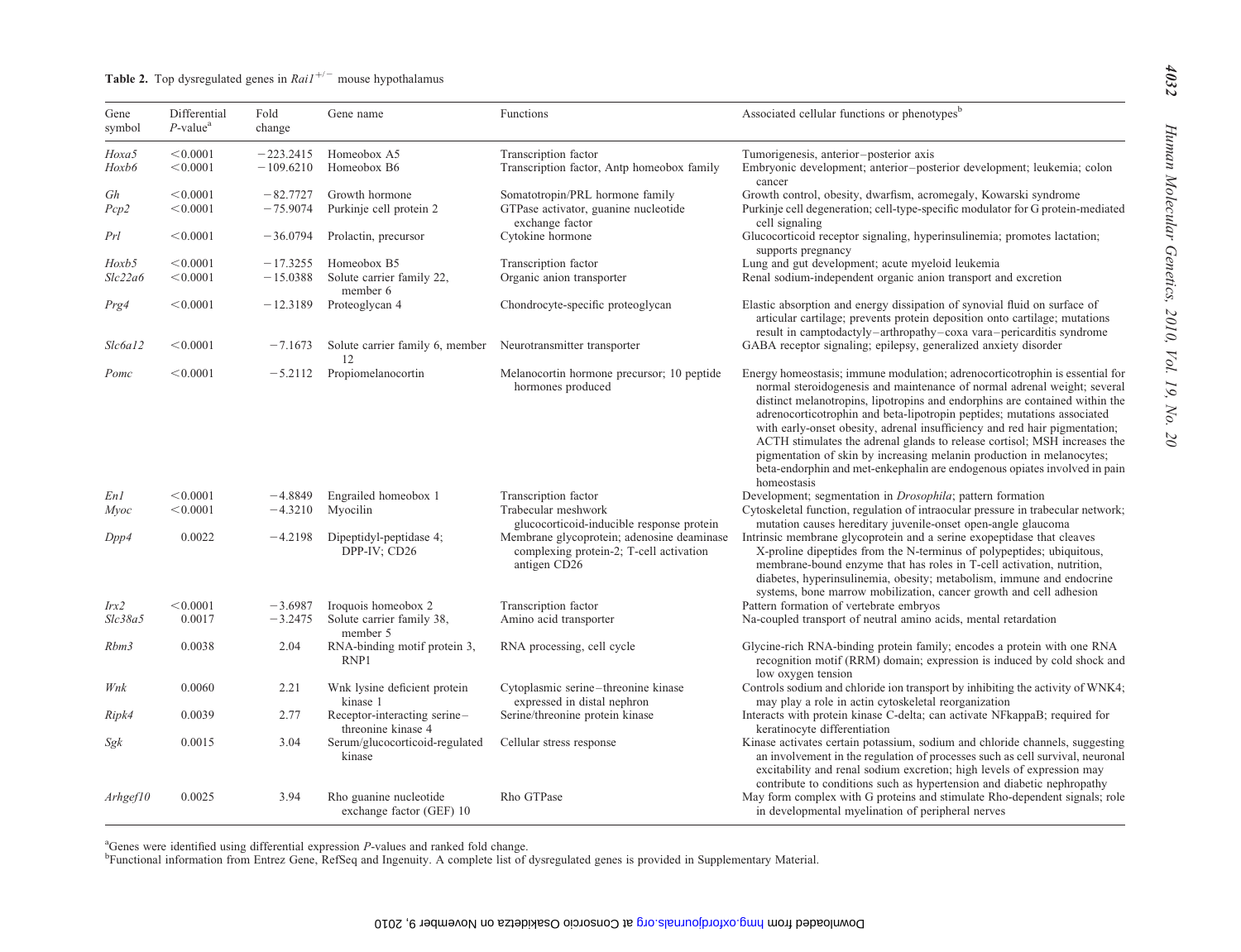<span id="page-7-0"></span>

Figure 6. Altered gene expression in the hypothalamus. (A) Heat map of obesity-related gene expression. All genes have a significant differential P-value from WT mice. Obesity function was determined using Ingenuity disease phenotypes and Entrez Gene entries. (B) Psychological disorders and behavioral pathway in  $Rai1^{+/-}$  mice. Ingenuity created pathway showing a psychological and behavioral pathway and genes which were altered in  $Rai1^{+/-}$  mice. Genes that were differentially expressed from WT in the whole-genome microarray have a fold-change value listed below the gene name. Note the inclusion of confirmed genes *BDNF* and *NPY*. IPA score = 39. (C) Nervous system development a nervous system development and cell death pathway and genes which were altered in  $Rai\dot{l}^{+/-}$  mice. Genes that were differentially expressed from WT in the whole-genome microarray have a fold-change value listed below the gene name. Note the inclusion of  $BDNF$ . IPA score  $= 20$ .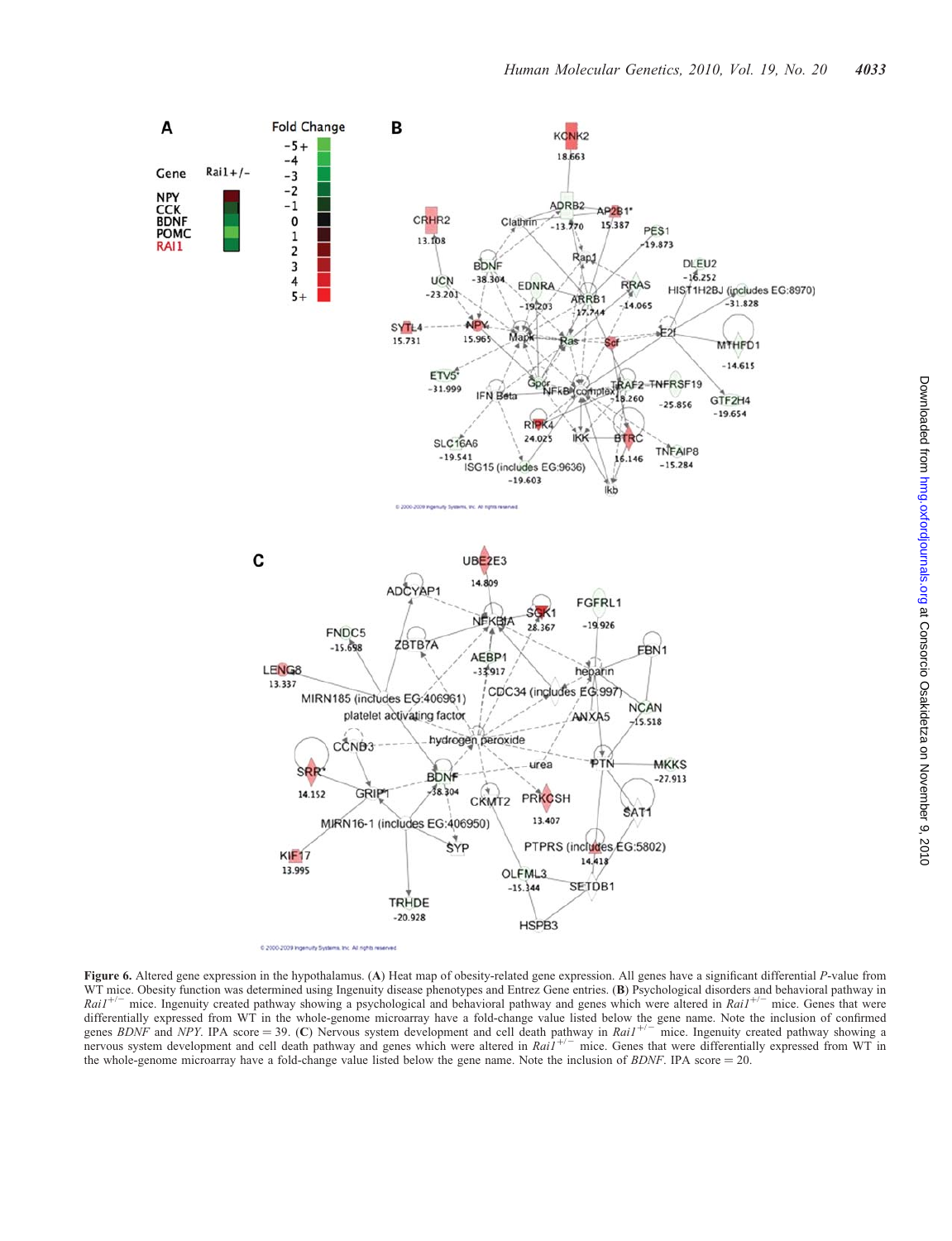<span id="page-8-0"></span>

Downloaded from hmg.oxfordjournals.org at Consorcio Osakidetza on November 9, 2010 Downloaded from [hmg.oxfordjournals.org](http://hmg.oxfordjournals.org/) at Consorcio Osakidetza on November 9, 2010

Figure 7. Quantitative PCR confirmation of microarray results. WT values are set to 1, and the relative expression in Rai1<sup>+/-</sup> mouse hypothalamus is shown in arbitrary units. (A) Rai1 expression levels are confirmed and match known genotype expression patterns. (B) No significant alteration of Cck expression in Rai1<sup>+/-</sup> mice. (C) Npy is not significantly upregulated in Rai1<sup>+</sup> mice. (C) Npy is not significantly upregulated in Rai1<sup>+/-</sup>. (D) Bdnf expression is significantly reduced in Rai1<sup>+/-</sup> mice. (E) Pomc is significantly reduced in Rai1<sup>+/-</sup>, consistent with expression array findings. (F) Mc4r expression is elevated in Rai1<sup>+/-</sup>. Graphs represent mean  $\pm$  SEM (\*\*P < 0.01,  $**P < 0.001$ ). All expression data were confirmed from three to six mice of each genotype for every specific gene.

# *Bdnf* expression is reduced in *Rai1*<sup>+/-</sup> mice

We selected five genes associated with obesity-associated phenotypes and differentially expressed in the  $Rai1^{+/-}$  hypothalamus microarray for gene expression analysis using qPCR: cholecystokinin  $(Cck)$ , *Bdnf* and neuropeptide Y  $(Npy)$ . Expression levels were confirmed using RNA from four  $Rai1^{+/-}$  mice and six WT controls (Fig. 7). There were no gender-specific differences in expression for the genes studied. Cck is a brain/gut peptide involved in satiety that regulates food intake and weight gain [\(22](#page-15-0)). It can decrease the expression levels of Npy, which are usually co-localized with Cck in the neurons of the arcuate nucleus ([23\)](#page-15-0). Cck

can also regulate ghrelin expression and has a similar effect as the satiety hormone, leptin ([23,24](#page-15-0)). Microarray data show that Cck was downregulated  $\sim$  1.5-fold in Rai1<sup>+/-</sup> mice compared with WT mice. qPCR showed an insignificant decrease in  $RaiI^{+/-}$  mice (Fig. 7B).

NPY is a neurotransmitter located in the neurons of the arcuate nucleus of the hypothalamus and plays an important role in the stimulation of hunger. Ghrelin activates Npycontaining neurons, causing an increase in  $[Ca^{2+}]_i$  via the phospholipase C and adenylate cyclase-PKA pathways, whereas leptin acts as an agonist via the phosphatidylinositol 3-kinase-PDE3 pathway  $(25,26)$  $(25,26)$  $(25,26)$ . Overexpression of Npy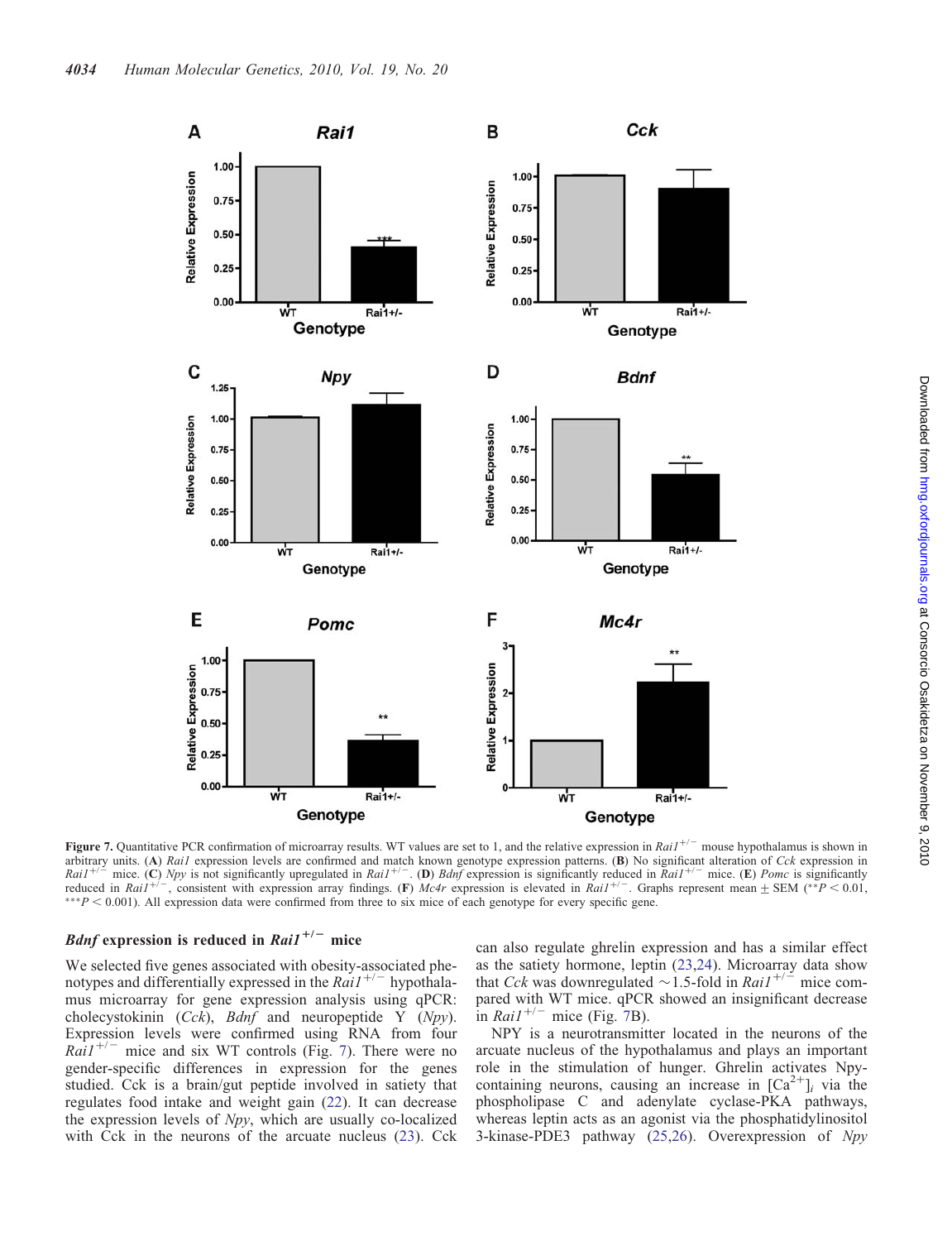causes an increase in feeding and weight gain ([27,28](#page-15-0)). Loss of Npy expression has been shown to attenuate hyperphagic response to fasting and leptin deficiency ([29,30](#page-15-0)). Microarray data show that Npy was upregulated 1.6-fold in Rail<sup>+/2</sup> mice. qPCR showed an insignificant increase in  $Rai1^{+/-}$ mice (Fig. [7](#page-8-0)C).

Bdnf is a neurotrophic growth factor involved in the growth of striatal neurons ([31\)](#page-15-0). Reduced expression of BDNF has been identified in depression, schizophrenia and obsessivecompulsive disorder ([32](#page-15-0)–[37\)](#page-15-0). Tissue-specific deletion of Bdnf in the ventromedial and dorsomedial hypothalamus was found to induce hyperphagia and obesity ([13\)](#page-14-0). Haploinsufficiency for Bdnf in mice was found to cause increased food intake, early-onset obesity, hyperactivity and cognitive impair-ment ([38](#page-15-0)). Microarray data show that *Bdnf* was downregulated 2.5-fold in  $Rai1^{+/-}$  mice. qPCR confirmed the downregulation observed in  $RaiI^{+/-}$  mice ( $P = 0.0037$  $P = 0.0037$ , Fig. 7D).

Proopiomelanocortin (Pomc) is found to be expressed in many tissues, including the skin, lymphoid system, anterior pituitary and the arcuate nucleus of the hypothalamus [\(39](#page-15-0)). Pomc is a precursor of melanocortins that are involved in energy homeostasis such as melanocyte-stimulating hormones (MSHs) and ACTH [\(40](#page-15-0)). Mutations in Pomc have been associated with obesity in both human and mice ([40,41](#page-15-0)). Microarray data demonstrated that *Pomc* was downregulated  $\sim$  5.0-fold in  $RaiI^{+/-}$  mice. qPCR confirmed the downregulation observed in the  $Rain^{+/-}$  mice ( $P < 0.0001$ , Fig. [7](#page-8-0)E).

The melanocortin 4 receptor  $(Mc4r)$  is a G-coupled receptor that interacts with  $\alpha$ -MSH and has been shown to be involved with feeding behavior and energy expenditure [\(42](#page-15-0)). Mice with deletions of Mc4r exhibit an obesity phenotype, as well as hyperpahgia and hyperleptinemia [\(42](#page-15-0)). Expression data shown here reveal that Mc4r expression is upregulated ~2.25-fold in the *Rai1*<sup>+/-</sup> mice (*P* = 0.00[7](#page-8-0)1, Fig. 7F).

## RAI1 regulates transcription of BDNF via intronic enhancer element

Utilizing a chromatin immunoprecipitation (ChIP)-chip approach to identify chromatin fragments bound by RAI1, an enhancer element in BDNF intron 1 was identified and cloned (see Materials and Methods). With a luciferase reporter-based system, we examined whether the expression of RAI1 regulates or alters the expression of a luciferase reporter via the cloned BDNF regulatory region. As shown in Figure [8A](#page-10-0), overexpression of RAI1 (isoform a) results in  $\sim$ 2-fold increase in relative luciferase activity, indicating a positive role for RAI1 in the transcription of BDNF via this regulatory region and providing evidence of a role for RAI1 in the regulation of BDNF. Of note, a negative control was used in this assay, a proposed RAI1 isoform c that does not contain the RAI1 bipartite nuclear localization signal or the PHD domain, which are predicted to be necessary for RAI1 transport to the nucleus and induction of transcription, respectively. Figure [8B](#page-10-0) shows that the RAI1 isoform c protein does not contain the domains required for nuclear localization and thus, should not affect transcription. Further supporting these data, as shown in Figure [8C](#page-10-0), RAI1a-GFP localizes to the nucleus, whereas RAI1c-GFP does not. Although these data

support RAI1a as a transcriptional regulator directly binding DNA, RAI1c likely plays a role elsewhere in the cell.

## **DISCUSSION**

We provide unequivocal evidence to show that Rail haploinsufficiency affects feeding, satiety and fat deposition patterns in mice and humans. These data show that  $RaiI^{+/-}$  mice are hyperphagic and have a delayed satiation response after induced hunger. Obese  $Rail^{+/-}$  mice do not have ketonuria, increased insulin or an elevated fasting glucose, so it is unlikely that they have insulin resistance associated with the observed obesity, nor do they have features consistent with metabolic syndrome. The elevated leptin and PYY levels in these mice indicate that the gut satiety signals are high, which is expected with the high levels of fat in these animals. If leptin and PYY signaling were functioning as we would expect,  $RaiI^{+/-}$  mice with an increased serum leptin would have a sensitive satiation response and possibly hypophagia and resistance to obesity ([43,44](#page-15-0)). However, high serum leptin has been identified as an early indication of adult-onset obesity in children ([45\)](#page-15-0). Therefore, the obesity observed in these mice is likely due to hyperphagia caused by a muted satiation response possibly due to increased ghrelin levels or leptin resistance ([46\)](#page-15-0).

Reduced expression of RAI1 affects adiposity. When we evaluated the fat distributions in  $Rain^{i+/-}$  female mice, we found higher proportions of abdominal fat than observed in WT females, whereas  $RaiI^{+/-}$  males had less abdominal fat than WT males. This is similar to the significant proportion of females with SMS with reported abdominal adiposity in our survey and consistent with clinical notations from geneticists. The documented abdominal adiposity in female SMS patients theoretically increases the risk for these individuals to develop polycystic ovary syndrome, an endocrine-metabolic disorder that results in increased risk for infertility, obesity, metabolic syndrome, cardiovascular disease; however, these conditions have not been reported in this population. Further evaluation of serum hormones in  $Rai1^{+/-}$  mice could be used to determine whether Rai1 affects sex hormone levels and lead to a more comprehensive understanding of the pathogenicity of abdominal fat in females in the general population and to determine whether Rai1/RAI1 haploinsufficiency is possibly protective against these complex medical conditions. Adiponectin levels negatively correlate with high abdominal fat deposition, insulin resistance, diabetes mellitus, coronary heart disease and metabolic syndrome [\(47](#page-15-0)–[50](#page-15-0)). Serum adiponectin in  $RaiI^{+/-}$  mice was not elevated, and the serum results do not indicate diabetes. These data suggest that RAI1 haploinsufficiency contributes to early-onset obesity and increased abdominal fat deposition in females but does not increase the incidence of abdominal fat-associated insulin resistance and diabetes. Serum data also show that total cholesterol and triglycerides were not different from WT in the  $Rail^{+/-}$ mice, further supporting the absence of metabolic syndrome in this animal model of obesity. There is no conclusive evidence of the pathogenicity associated with increased abdominal fat in these mice. Other obesity comorbidities that should be assessed in humans and mice include cardiovascular risk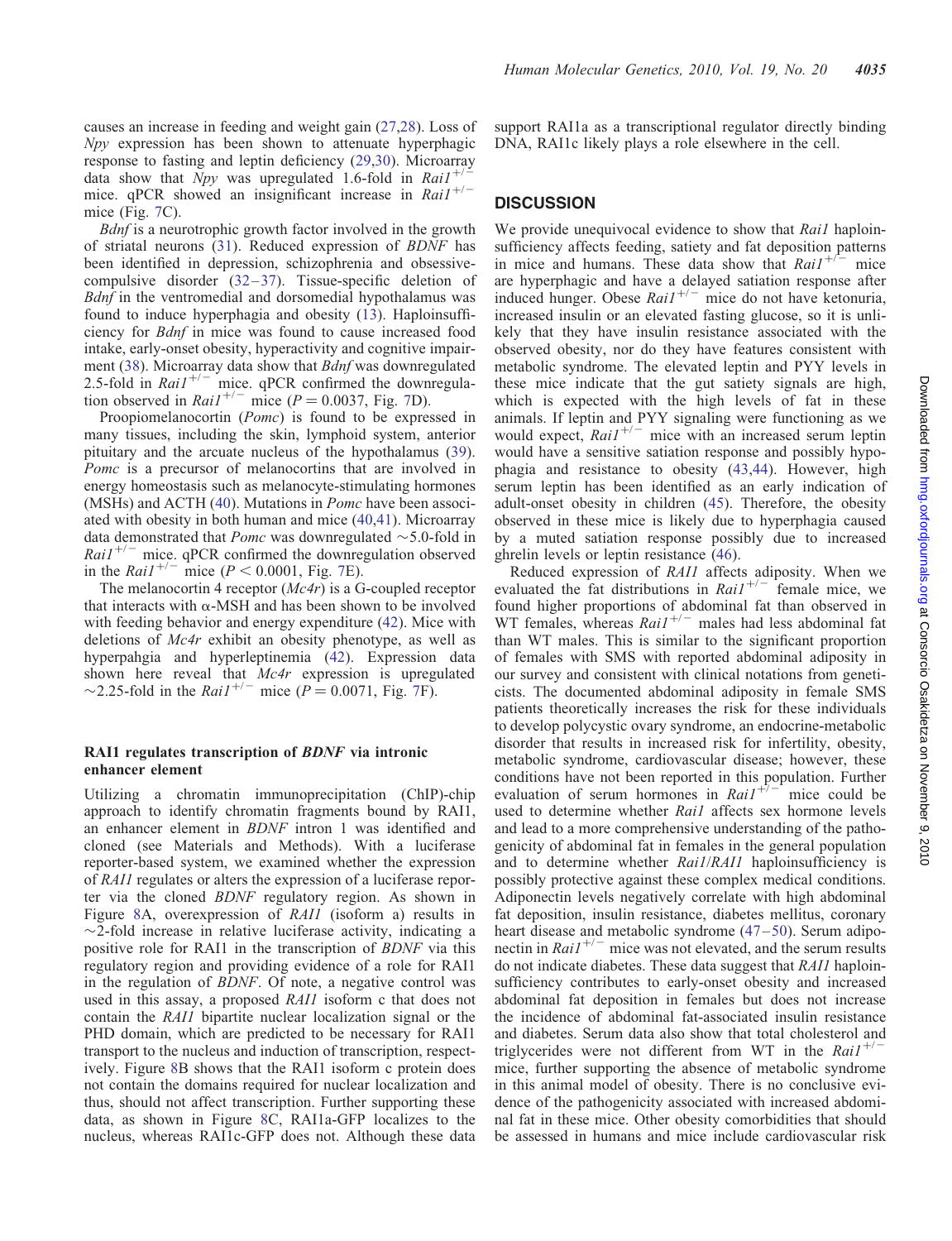<span id="page-10-0"></span>

Figure 8. BDNF expression is directly regulated by RAI1 isoform a. (A) HEK293 cells were transfected with RAI1a-GFP or RAI1c-GFP along with the BDNF enhancer region  $(B\hat{D}NF^{luc})$  and  $\beta$ -gal controls as described in Materials and Methods. Endogenous RAI1-associated gene expression was set to 1.0, and enhanced luciferase activity above background is reported as fold change. Data show that RAI1a enhances expression via the cloned BDNF enhancer region, whereas RAI1c does not. Data are plotted as mean  $\pm$  SEM;  $n \ge 3$ . \*\*\*P < 0.0001. (B) Predicted gene structures for RAI1 isoforms a and c are shown. RAI1 isoform a is 1906 amino acids (accession NP109590, EAW55692.1), whereas RAI1 isoform c is 966 amino acids (accession AAH21209.1, BC021209). The start site and first 946 amino acids are identical in isoforms a and c, with a unique alternatively spliced region present in isoform c. Exons are indicated by boxes, introns represented by lines and coding regions indicated by gray filled boxes. The following protein domains are indicated: polyQ region (red), nuclear localization signals (blue) and PHD domain (pink). RAI1 isoforms are supported by reported cDNAs. Gene structures are modified from AceView (www.ncbi.nlm.nih.gov) and Genome Browser (www.genome.ucsc.edu). (C) DAPI staining of nuclei transfected with RAI1a-GFP (viewed under DAPI filter, left) and RAI1a-GFP transfected into HEK293 cells (viewed with FITC filter) showing localization of RAI1a to the nucleus. (D) RAI1c-GFP transfected into HEK293 cells and stained with DAPI shows localization of RAI1c to the cytoplasm.

and blood pressure. There is strong evidence that these comorbidities of abdominal obesity are also affected by alterations in the circadian cycle [\(51](#page-15-0),[52\)](#page-15-0). Evaluating cardiovascular health may reveal the downstream effects of the observed adiposity, as well as the relationship between the circadian cycles and obesity comorbidities. A better understanding of the metabolic phenotypes and feeding behaviors in these mice will lead to better understanding of obesity in SMS and the genetic effects on energy homeostasis, which can provide knowledge to improve the health of the general population.

In order to evaluate the downstream gene expression effects of Rai1 haploinsufficiency in mice, we investigated global gene expression levels in the mouse hypothalamus. Our data provide evidence for the role of the hypothalamus in the obesity and satiation phenotypes seen in this mouse model of SMS. A large number of genes were differentially expressed in  $Rai\tilde{I}^{+/-}$  mouse hypothalami. Top upregulated and downregulated genes include transcription factors, hormones and neurotransmitters. Many of the genes differentially expressed in this study are associated with obesity. Some genes were found to have phenotypes that relate to those observed in SMS. These may warrant further confirmation and investigation. Growth hormone (GH) and prolactin (PRL) are associated with growth, but hormone levels within SMS cohorts (due to 17p11.2 deletion) were shown to be within normal limits and to follow a normal circadian rhythm ([53\)](#page-15-0). Further, analysis of SMS cases due to RAI1 mutation showed only 1 out of 20 cases with documented GH deficiency ([54,55](#page-15-0)). POMC has been associated with severe early-onset obesity ([56\)](#page-15-0) and may be an important downstream target of RAI1, and its expression was significantly reduced in the  $Rail^{+/-}$  mice, although  $Mc4r$  expression was elevated. Reduced expression of Pomc has been shown to increase food intake and body weight in mice [\(57](#page-16-0)). Increased expression of *Mc4r* is an indication of the activation of the anorexigenic melanocortin system, a regulator of food intake and energy homeostatsis and is consistent with findings in other obese rodent models with letptin resistance showing reduced Pomc expression in association with elevated Mc4r expression ([58\)](#page-16-0).

Other phenotypes commonly observed in SMS and associated with genes identified in this study [\(Supplementary](http://hmg.oxfordjournals.org/cgi/content/full/ddq317/DC1)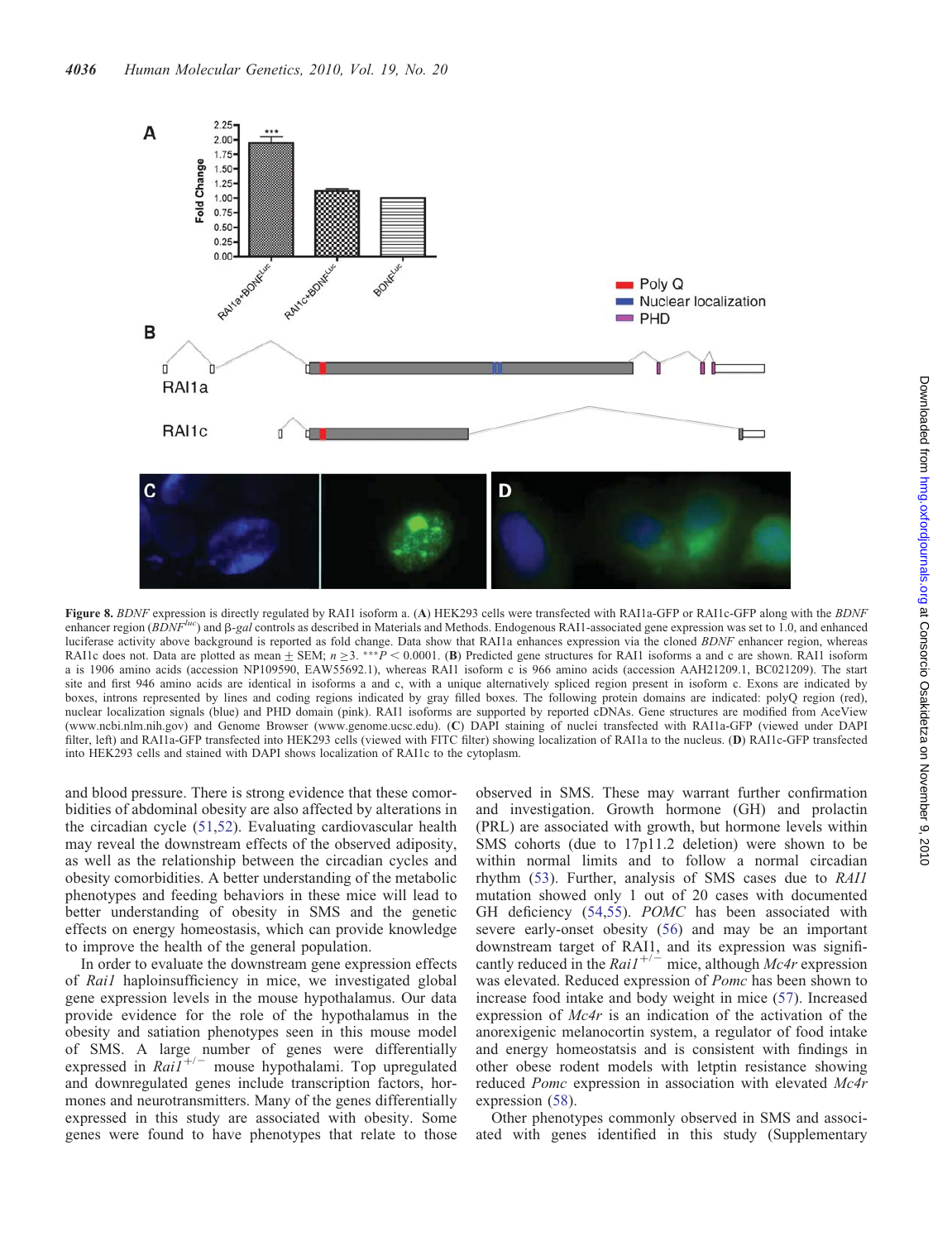[Material](http://hmg.oxfordjournals.org/cgi/content/full/ddq317/DC1)) include WNT9B, which is involved in midfacial development; knockout mutations of *Wnt9b* can model cleft lip in mice [\(59](#page-16-0)). Lecithin cholesterol acyltransferase, LCAT, regulates cholesterol transport, and deficiency in mice can cause hepatic overproduction of triglycerides [\(60](#page-16-0)). Further, transcription factor 7-like 2, TCF7L2, is involved with insulin signaling in the pancreas ([61](#page-16-0)), and TCF7L2 variants are associated with type II diabetes [\(62](#page-16-0)). Gastrulation brain homeobox 2, GBX2, is a transcription factor necessary for hindbrain development [\(63](#page-16-0)). Thus, the gene expression microarray data reported here support the role of multiple pathways in the development of the SMS phenotype due to RAI1 haploinsufficiency [\(Supplementary Material](http://hmg.oxfordjournals.org/cgi/content/full/ddq317/DC1)).

Although this study was focused toward genes related to satiety and obesity, these data can be used to identify genes related to observed hypoinsulinemia, cognitive dysfunction and altered molecular, metabolic and circadian mechanisms. Of particular interest are the many genes involved in behavior and psychological disorders. Considering the severe impact of the behavioral phenotypes on the quality of life of SMS patients, these data may be useful in identifying how cognitive function is altered in a complex disorder. Analysis of array data revealed altered expression of key genes involved in obesity and satiety, including Bdnf, which was previously shown to be associated with obesity and hyperphagia in a mouse model. Although Bdnf was not listed among the top dysregulated genes, microarray expression analysis and qPCR revealed  $\sim$ 2.5-fold reduced expression of the gene *Bdnf* in *Rai1*<sup>+/-</sup> mice in conjunction with altered expression of Rai1 in the hypothalamus. ChIP-chip and reporter studies support direct binding of RAI1 to an intronic *Bdnf* enhancer as the primary means of regulation. Reduced expression of BDNF has been associated with obesity in mice and humans [\(38](#page-15-0),[64,65](#page-16-0)), and the data we report here document RAI1 as a positive regulator of BDNF expression. Thus, reduced Rai1 expression in mice results in reduced hypothalamic Bdnf expression resulting in an associated suppression of the satiety response and hyperphagia (Fig. 9). BDNF is a neurotropic factor that can affect serotonergic neurotransmission and has been implicated in a number of disorders, including autism, obsessive-compulsive disorder, schizophrenia, Alzheimer disease and eating disorders, among others [\(66](#page-16-0)–[72](#page-16-0)). Further supporting the findings in this study linking RAI1 and BDNF are reports showing that haploinsufficiency of BDNF in humans is associated with hyperphagia, obesity and developmental problems ([38\)](#page-15-0), whereas mutation of TRKB, the BNDF receptor, is associated with developmental delay and obesity ([73\)](#page-16-0).

Considering the overlapping behavioral phenotypes of BDNF ([38](#page-15-0)[,74](#page-16-0)) and RAI1 haploinsufficiencies, including hyperphagia, cognitive impairment with global delays, mild– moderate intellectual disabilities with normal memory skills and repetitive behaviors, as well as alterations in the melatonin pathway in SMS, a comprehensive analysis of serotonin uptake and regulation should be studied in these mice. In addition to a more comprehensive understanding of SMS, the data presented in these studies are precursory to a greater characterization of the role of RAI1 in growth, obesity, adiposity and behavior and provide evidence for a significant role in growth, satiety, adiposity and behavior. Our



Figure 9. Rail haploinsufficiency impairs *Bdnf* expression, altering the satiety pathway. Data support a direct link between Rai1 and Bdnf that impairs satiety, resulting in hyperphagia, and leading to obesity when Rail is haploinsufficient, as shown in the  $Rail^{+/-}$  mouse model and in humans with SMS.

studies indicate that downstream pathways altered by haploinsufficiency of Rai1, including Bdnf, contribute to the phenotypes of SMS and point to the critical importance of optimal gene dosage for normal phenotypic expression and the need to explore BDNF and its related pathways more critically in disorders involving obesity and developmental delay.

## MATERIALS AND METHODS

#### Mice, breeding and maintenance

Mice heterozygous for insertional mutation of Rail [previously reported as  $B6.12987-Rai1<sup>tm1Jrl</sup>/J$  [\(6](#page-14-0)) and referred to here as  $\hat{R}aiI^{+/-}$ ] were obtained from the Jackson Laboratories, stock 005981, as a fully backcrossed strain (with C57Bl/6J-Tyr<sup>c-2J</sup>/J).  $RaiI^{+/-}$  mice were bred in-house with C57Bl/6J mice. Pups were weaned at 3 weeks. Mice had access to water and a standard breeding chow of Lab Diet 5P06 Prolab RMH 2000 ( $\sim$ 9-10.4% fat) *ad libitum*. A constant temperature  $(21^{\circ}C)$ , humidity  $(40\%)$  and automatic 12 h light/dark cycle were maintained at all times. All tests were performed during the light portion of the cycle except for light-phase feeding studies, which were done using a red light to avoid altering the dark period. All animals were housed in compliance with the guidelines of the IACUC at Virginia Commonwealth University.

## Genotyping

DNA was extracted from tails as described previously [\(16](#page-14-0)).  $Rai1^{+/-}$  genotypes were confirmed using target allele and WT primers as reported in Bi et al. [\(6](#page-14-0)).

## Isolated feeding studies

Male mice of each genotype  $(RaiI^{+/-})$  and WT) were placed into isolated cages and given a pre-weighed amount of food at 5, 10, 15, 20 and 25 weeks. Food was weighed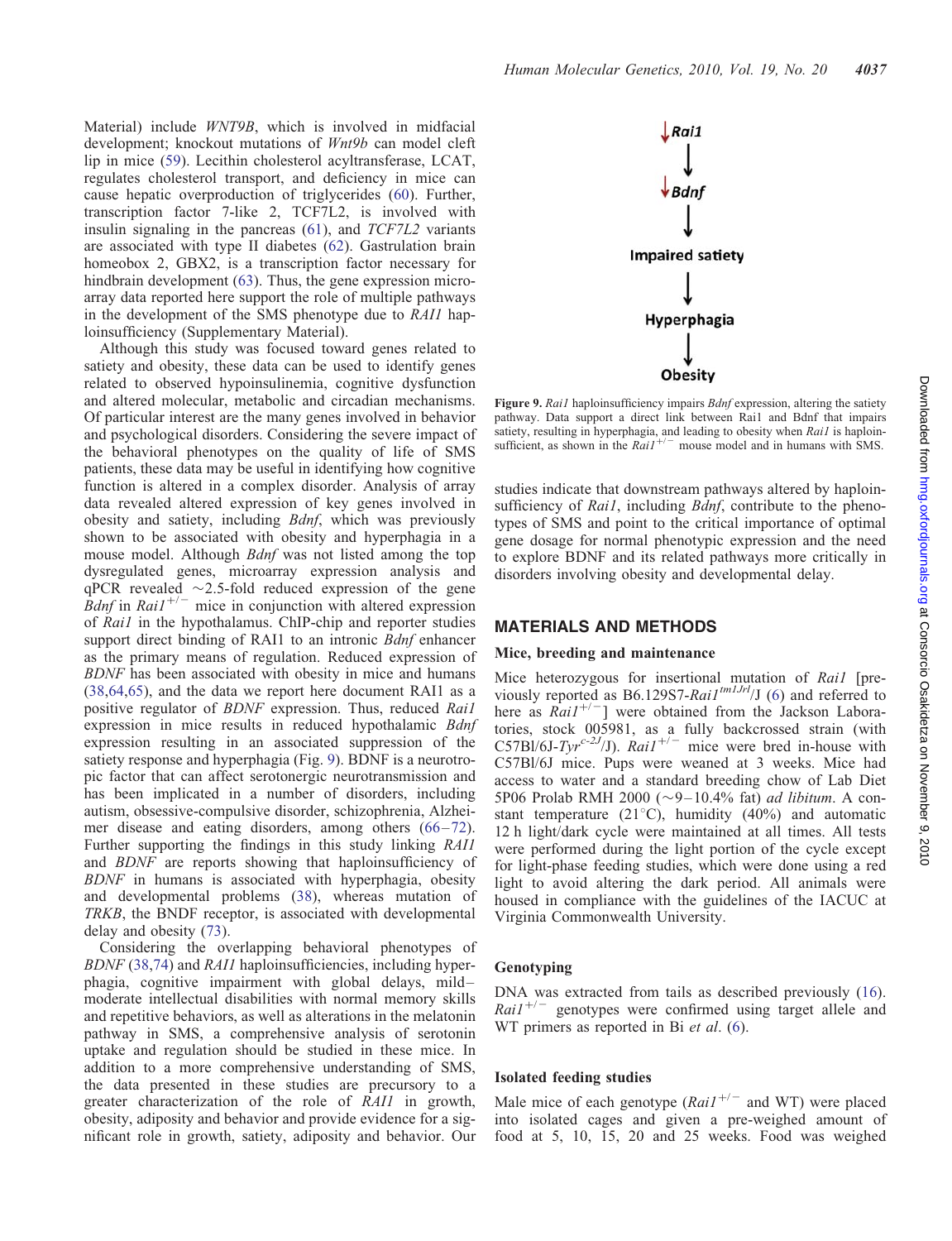every 24 h for 5 days. Data were compared with age-matched WT littermates.

#### Light-phase and fasting feeding studies

Male mice of each genotype  $(RaiI^{+/-})$  and WT) were placed in isolated cages with a pre-determined amount of food and an unlimited amount of water. Food was weighed every 12 h for 3 days. Night measurements were taken using a red lamp. To fast animals, all food was removed for 24 h, and animals were placed in a new cage to prevent hoarding. After 24 h, a pre-determined amount of food was returned at the beginning of the light phase. Food measurements were taken every 2 h for 6 h after the fast. Measurements continued every 12 h for 3 days. These evaluations were performed at 15 and 20 weeks of age.

## Blood glucose

Blood was drawn from a needle prick on the end of the tail and measured using capillary test strips and an Easy Pro glucometer. All glucose samples were taken after 24 h fast.

## Serum analysis

Blood was collected from animals via cardiac puncture after  $CO<sub>2</sub>$ -induced unconsciousness. Serum was separated by allowing the blood to clot for 20 min followed by centrifugation at 2000g for 10 min. All serum samples were collected under fasting conditions from the facial vein under general anesthesia with isofluorane at the end of the previously described fasting period. Required additives for each assay were added immediately following blood collection. A 1X protease inhibitor cocktail (Roche) was added for amylin measurements, and the serine protease inhibitor AEBSF [4-(2-amino-ethyl) benzenesulfonyl fluoride hydrochloride; Sigma] was added (0.4 mg/ml) for ghrelin measurements. Serum samples were aliquoted and stored at  $-20^{\circ}$ C. ELISA tests were performed at the University of Cincinnati Mouse Phenotyping Core per standard protocols.

#### Ketone analysis

Animals were isolated in small container, with no bedding until they urinated, and an Alva Thinz Metabolism Strip No. 25 was dipped into the urine.

# Fat distribution patterns in  $Rain^{+/-}$  mice

Fat distribution in  $Rain^{+/-}$  mice was determined via dissection. Male and female mice were selected at 30+ weeks, weighed and euthanized via a  $CO<sub>2</sub>$  chamber. Intra-abdominal fat pads (gonadal, retroperitoneal and mesenteric) and subcutaneous fat pads (dorsal, inguinal and groin) were collected via dissection and weighed [\(74](#page-16-0)). Measurements of both abdominal and subcutaneous fat pads were combined to determine the amount of total fat collected. Data obtained by dissection were consistent with NMR analysis of fat distribution conducted at the University of Cincinnati Mouse Phenotyping Core (data not shown).

#### Histological analysis

For paraffin histology, abdominal adipose tissues isolated from the same anatomical region from age-matched  $RaiI^{+/-}$  and WT females were fixed in 4% paraformaldehyde in phosphatebuffered saline. The tissues were processed using a Tissue-Tek VIP 5 tissue processor (Sakura Finetek USA, Torrance, CA, USA) and then embedded in paraffin blocks. Paraffin blocks were cut into  $5 \mu m$  sections and then processed using standard deparaffinization and rehydration techniques. Sections were mounted on silanized glass slides and stained with hematoxylin and eosin using a Tissue-Tek Prisma Automated slide stainer (Sakura Finetek USA).

## RAI1 participant survey

An anonymous online survey was designed to assess body shape in patients with RAI1 deletions and mutations. The survey was distributed to primary caregivers via the SMS support website PRISMS and the SMS Yahoo! Listserv and was an exempt study approved by the VCU Institutional Review Board. The survey assessed body type by asking the caregiver to select a description which best described the fat deposition pattern for their child. The survey included cartoon depictions of the type of fat deposition, as well as a written description such as 'My son/daughter tends to store extra weight on arms, legs, hips, and buttocks. Very little weight is stored around the waist.' The survey addressed the individual's background and included questions regarding gender, age, height, weight, formal diagnosis by a geneticist and the most recent physician visits. The patient's clinical history regarding diabetes, high cholesterol and high triglycerides was also assessed. Percentiles were determined using BMI and CDC growth assessment charts for children aged 2 to 20 years. Results are provided in Table [1](#page-3-0). The complete survey is available in [Supplementary Material](http://hmg.oxfordjournals.org/cgi/content/full/ddq317/DC1).

## Hypothalamus isolation

Male and female 30-week-old WT mice were euthanized by  $CO<sub>2</sub>$  exposure. Rai1<sup>+/-</sup> mice were 52+ weeks at the time of death and tissue collection for microarray analysis. Hypothalami were extracted from younger mice for qPCR confirmation of array results. Hypothalami were immediately extracted from mouse brains and stored at  $-80^{\circ}$ C.

## RNA isolation

RNA was isolated using the TRIzol reagent/chloroform isolation method. The quality of the isolated RNA was determined using a 260/280 absorbency ratio and assessed using a Thermo Scientific Nanodrop 1000. For microarray studies, equal quantities of RNA were pooled for a WT sample (six male mice), whereas two  $52+$  week male mice were utilized for the  $Rai1^{+/-}$  sample, and data were combined for assessment.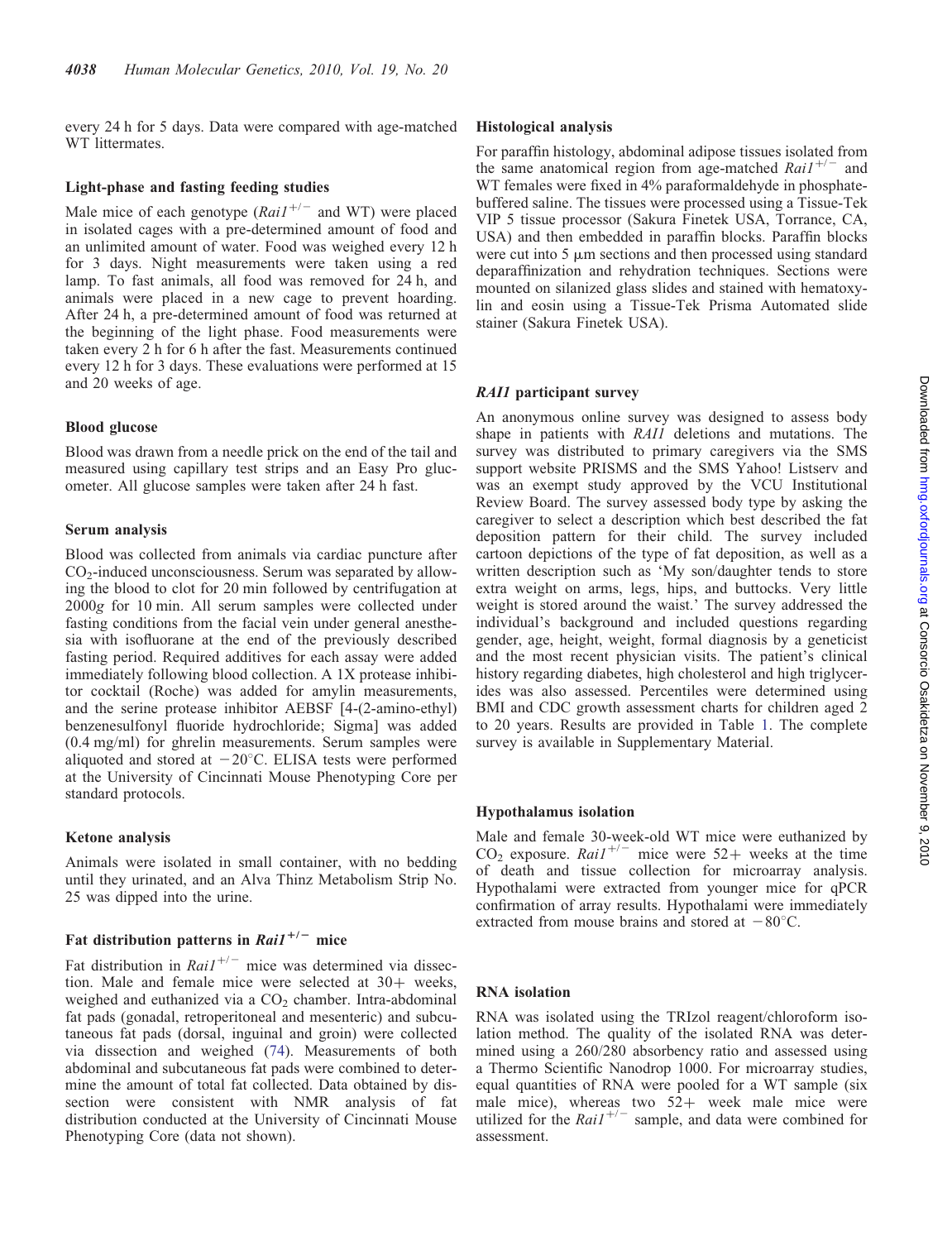## **Microarray**

Microarray hybridization was performed in the Massey Cancer Center Nucleic Acids Research Facility, DNA Microarray Core, using an Illumina MouseWG-6 v2.0 expression beadchip. The array was read using an Illumina BeadScan confocal scanner and analyzed by Illumina's BeadStudio software. All samples were run in duplicate.

## Microarray data analysis

Using the Illumina BeadStudio Software, differential analysis was performed between the  $Rai1^{+/-}$  and WT genotypes. Data were normalized using the quantile method. Differential P-values were determined using the Illumina custom analysis. The software was also used to calculate a false discovery rate and to adjust P-values accordingly. Detection P-values  $< 0.05$ were used to determine which probes were detected. Heat maps to visualize gene distribution were created using JMP statistical software. Pathway analysis was done using Ingenuity Pathway Analysis for gene and protein interaction. Significant interactions were determined using the Ingenuity Pathway Knowledge Base and a Fisher's exact test for significance for each pathway and biological function.

## Real-time quantitative PCR

RNA from hypothalami from male and female mice of each genotype was isolated using the TRIzol reagent/chloroform method and quality assessed by nanodrop. Some individual hypothalamus samples that were used in the pooled samples in the microarray were analyzed for confirmation of array results individually using qPCR. cDNA synthesis was performed using  $4 \mu g$  of RNA, Invitrogen Superscript 2 reverse transcriptase and random primers according to the manufacturer's instructions. ABI TaqMan probes for mouse mRNA expression were used to detect gene expression for Bdnf, Cck, Npy, Pomc, Mc4r, Rai1 and Gapdh. All samples were run in triplicate in a  $10 \mu l$  reaction on an ABI Prism 7500 Fast System with Gapdh as an endogenous control.

## Creation of plasmids

 $RAI1a<sup>Flag</sup>$ . The human  $RAI1a$  coding sequence (accession: NM\_030665, beginning at ATG and ending at stop codon) was cloned into pEntr/D-TOPO, using standard manufacturer protocols (Invitrogen, Carlsbad, CA, USA). A 5′ TOPO polylinker was added to cDNA PCR forward primer (CACC) to ensure proper directional cloning. Plasmid DNA was isolated using Fermentus GeneJET<sup>TM</sup> plasmid mini kit (Burlington, Ontario, Canada) according to standard manufacturer instructions. Inserts were confirmed using RAI1 cDNA primers and sequenced using standard Sanger techniques. Next,  $RAI1a^{pEntr/D-TOPO}$  was recombined with  $pDest26<sup>Flag</sup>$ , using the standard Gateway protocol provided by Invitrogen to create pDest26RAI1a<sup>Flag</sup>.

 $BDNF^{Luc}$ . The  $BDNF$  enhancer element identified in the ChIPchip assay (described in what follows) was PCR-amplified using Elongase (Invitrogen) following standard manufac-

turer's protocols (forward primer: 5′ -TGCCCGGTATGTA CTCCTTC-3′ ; reverse primer: 5′ -CAATTATGCCAGAGG CCAAT-3′) and cloned into StrataClone™ PCR cloning vector, using the standard protocol provided by the manufacturer (Agilent Technologies, Santa Clara, CA, USA) creating  $BDNF^{Strata}$  plasmid. The insert was confirmed by standard Sanger sequencing. *BDNF<sup>Strata</sup>* and the target vector pGL3pro (Promega Corp., Madison, WI, USA) were digested with KpnI and SacI enzymes (New England Biolabs, Ipswich, MA, USA). The resulting products were gel-purified (Qiagen, Germantown, MD, USA) and insert and target vector were ligated to create  $BDNF^{Luc}$ 

 $RAI1c^{GFP}$ . RAI1c was created by PCR amplifying the coding sequence (NM\_152256.1) as provided by Origene (Rockville, MD, USA). This sequence was cloned into pEntr/D-TOPO in the same manner as stated earlier and recombined with pDest47 (Invitrogen), using standard manufacturer's protocols, creating  $pR\overline{AII}c^{GFP}$ .

## ChIP with microarray

HEK293t cells were transfected with  $RAII<sup>Flag</sup>$  plasmid as described in what follows by scaling the reaction up for a T75 culture dish. ChIP-chip was processed with mouse IgG Dynabeads (Invitrogen) and monoclonal anti-Flag IgG antibody (Sigma-Aldrich, St Lewis, MO, USA) according to manufacturer's protocols, using Nimblegen 'ChIP sample preparation protocol v2' (Roche Nimblegen, Madison, WI, USA). Arrays and initial data were processed by Nimblegen, using the Nimblegen HG18 RefSeq promoter array according to standard manufacturer's protocols.  $RAII<sup>Flag</sup>$ -binding sites were generated using genomic data points, Peak\_Start and Peak\_End, from Nimblegen pre-processed data files. A putative BDNF enhancer element was identified in intron 1 of the BDNF gene (Hg18, Chr11:27 680 656–27 681 712 Mb).

#### Transfections

Human embryonic kidney (HEK293T) cells were maintained in six-well dishes containing Dulbecco's modified Eagle's medium with 10% (v/v) FBS, 2 mm L-glutamine and 100  $\mu$ g/ml of penicillin/streptomycin (Invitrogen) at 37<sup>°</sup>C in a  $5\%$  CO<sub>2</sub> incubator. Cells were counted using trypan blue exclusion to ensure  $>90\%$  viability. Transfections with pUC19,  $psv\beta$ -Gal,  $BDNF^{Luc}$  and  $RAI^{Flag}$  were performed using Lipofectamine<sup>TM</sup> 2000 (Invitrogen) according to manufacturer's instructions. Briefly,  $\sim$  5  $\times$  10<sup>5</sup> cells were plated in 2.0 ml of growth medium without antibiotics 24 h prior to transfection. A total of  $4 \mu g$  of total plasmid DNA, using pUC19 plasmid as 'filler' DNA, was diluted in 250 µl Opti- $\text{MEM}^{\circledast}$  reduced serum medium (Invitrogen). Similarly, 10  $\mu$ l of Lipofectamine<sup>TM</sup> 2000 was diluted in 250  $\mu$ l of Opti- $MEM^{\circledR}$  reduced serum medium, mixed well and incubated for 5 min. After incubation, diluted plasmid DNA was mixed with diluted Lipofectamine<sup>TM</sup> 2000 to a total volume of 500  $\mu$ l and incubated for 20 min, then plasmid:Lipofectamine complexes were added to each well and mixed by rocking. Cells were incubated at 37 $\degree$ C in a 5% CO<sub>2</sub> incubator for 24 h.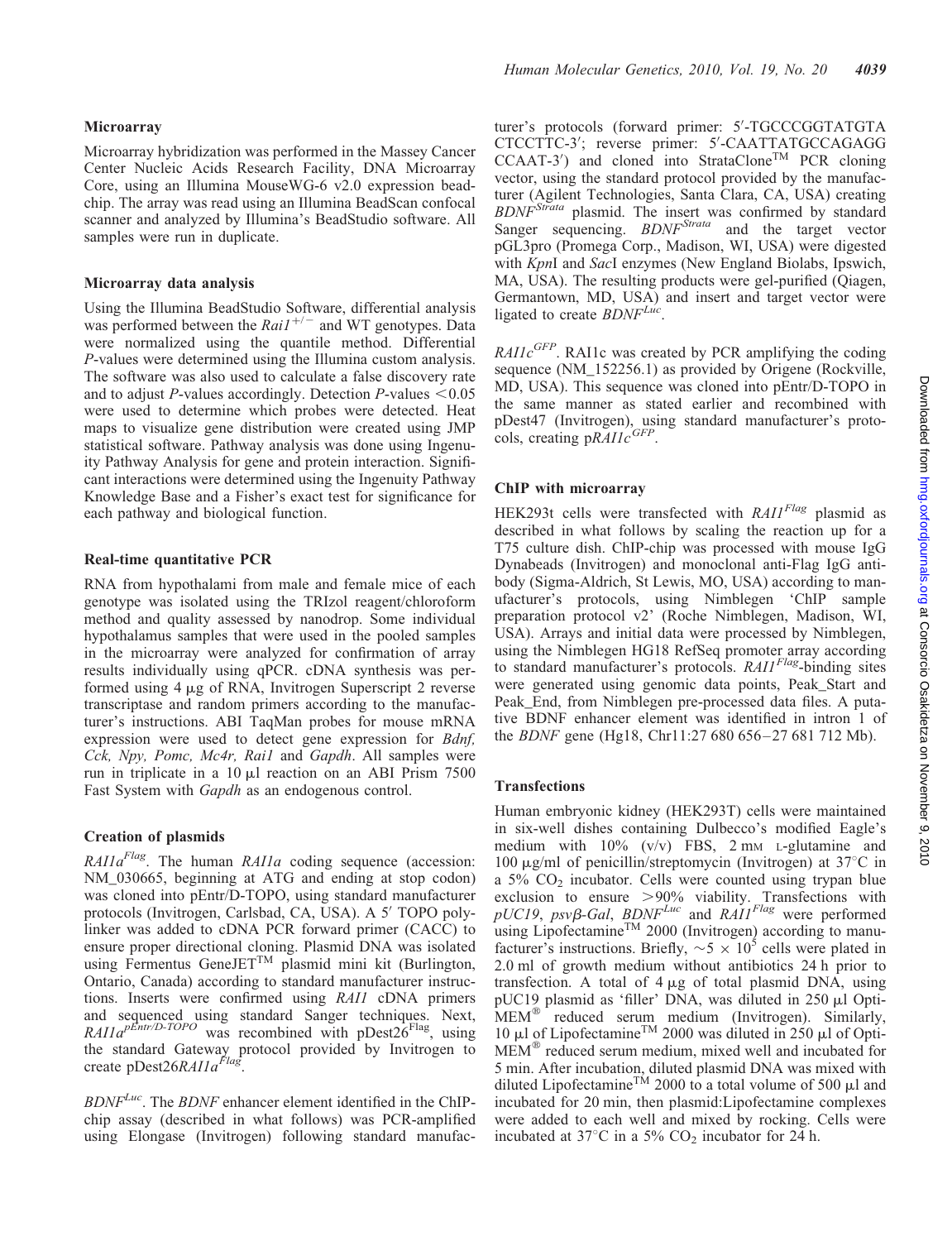## <span id="page-14-0"></span>Luciferase reporter assay

After plasmid DNA transfection and 24 h incubation, HEK293 cells were washed with 2 ml DPBS (Invitrogen), and Tropix Glacto-LightTM (Applied Biosystems, Bedford, MA, USA) standard protocol was used. Briefly,  $250 \mu l$  of lysis solution was added to each well of the six-well plate and scrapped until all cells were detached. Lysates were collected and centrifuged at 10 000g for 2 min to pellet cell debris. Next, 50  $\mu$ l of the resulting supernatant was transferred to four wells of a 96-well white luminometer plate. Two wells were treated with 70  $\mu$ l diluted Galacton<sup>®</sup> substrate (1:100, Galacton:Reaction buffer dilutent) (Applied Biosystems) and incubated for 30 min. To the two wells that contained the diluted Galacton<sup>®</sup> substrate,  $100 \mu l$  of Accelerator(-II) (Applied Biosystems) was added. To the two wells that did not contain the diluted Galacton<sup>®</sup> substrate, 100 µl of Steady-Glo<sup>®</sup> Luciferase substrate (Promega Corp.) was added. Each well was read using the Wallac 1420 VICTOR2<sup>TM</sup> Luminometer (PerkinElmer, Waltham, MA, USA) on a maximum linear scale. Relative luciferase activity from each individual transfection was calculated by dividing the average number of light units read from the wells containing the Steady-Glo<sup>®</sup> Luciferase substrate by the average number of light units from the wells containing the Galacton<sup>®</sup> substrate and Accelerator(-II). The equation  $(\Delta Luc/\Delta \beta - Gal =$  relative luciferase activity) was used. Wells containing pUC19, psv $\beta$ -Gal and *BDNF<sup>Luc'</sup>* were used as baseline luciferase activity. Each experiment was performed independently at least three times in duplicate. P-values were generated by averaging relative luciferase activity from each independent study and performing a two-tailed Student's t-test. Standard deviations were generated using GraphPad.

## Statistical analyses

All statistical methods were conducted using JMP software. Mean food consumption at 5, 10, 15, 20 and 25 weeks were compared using pooled data from 12 different isolated feeding studies and dependent on genotype and age. These data were compared among the two genotypes (WT and  $Rail^{+/-}$ ) using ANOVA. Food intake after the 24 h fast (taken at 2–48 h) was evaluated using repeated measures ANOVA, with effects for individual mouse, genotype, time point and group time interaction. These data were also evaluated separately for each time point using ANOVA. The average proportion of food consumed at night was evaluated using repeated measures ANOVA.

# SUPPLEMENTARY MATERIAL

[Supplementary Material is available at](http://hmg.oxfordjournals.org/cgi/content/full/ddq317/DC1) HMG online.

## ACKNOWLEDGEMENTS

We thank Dr M. Dance for excellent veterinary care and support throughout this project; Dr E. Wickham and Dr J. Wiley for helpful discussions; The University of Cincinnati Mouse Metabolic Phenotyping Core, Vanderbilt University Mouse Metabolic Phenotyping Core, Ms Meghan MacNeal and Ms Manavi Johri for technical assistance; and

Dr J. Almenara, Dr H.D. Massey and C. Minard-Wilson for assistance with histology.

Conflict of Interest statement. None declared.

# FUNDING

This project was supported, in part, by funds from Virginia Commonwealth University.

# **REFERENCES**

- 1. Slager, R.E., Newton, T.L., Vlangos, C.N., Finucane, B. and Elsea, S.H. (2003) Mutations in RAI1 associated with Smith–Magenis syndrome. Nat. Genet., 33, 466.
- 2. Vlangos, C.N., Yim, D.K. and Elsea, S.H. (2003) Refinement of the Smith–Magenis syndrome critical region to approximately 950 kb and assessment of 17p11.2 deletions. Are all deletions created equally? Mol. Genet. Metab., 79, 134–141.
- 3. Elsea, S.H. and Girirajan, S. (2008) Smith–Magenis syndrome. Eur. J. Hum. Genet., 16, 412.
- 4. Greenberg, F., Lewis, R.A., Potocki, L., Glaze, D., Parke, J., Killian, J., Murphy, M.A., Williamson, D., Brown, F., Dutton, R. et al. (1996) Multi-disciplinary clinical study of Smith–Magenis syndrome (deletion 17p11.2). Am. J. Med. Genet., 62, 247–254.
- 5. Smith, A.C., Gropman, A.L., Bailey-Wilson, J.E., Goker-Alpan, O., Elsea, S.H., Blancato, J., Lupski, J.R. and Potocki, L. (2002) Hypercholesterolemia in children with Smith–Magenis syndrome: del (17) (p11.2p11.2). Genet. Med., 4, 118–125.
- 6. Bi, W., Ohyama, T., Nakamura, H., Yan, J., Visvanathan, J., Justice, M.J. and Lupski, J.R. (2005) Inactivation of Rai1 in mice recapitulates phenotypes observed in chromosome engineered mouse models for Smith–Magenis syndrome. Hum. Mol. Genet., 14, 983–995.
- 7. Bi, W., Yan, J., Shi, X., Yuva-Paylor, L.A., Antalffy, B.A., Goldman, A., Yoo, J.W., Noebels, J.L., Armstrong, D.L., Paylor, R. et al. (2007) Rai1 deficiency in mice causes learning impairment and motor dysfunction, whereas Rai1 heterozygous mice display minimal behavioral phenotypes. Hum. Mol. Genet., 16, 1802-1813.
- 8. Yan, J., Bi, W. and Lupski, J.R. (2007) Penetrance of craniofacial anomalies in mouse models of Smith–Magenis syndrome is modified by genomic sequence surrounding Rai1: not all null alleles are alike. Am. J. Hum. Genet., 80, 518–525.
- 9. Walz, K., Spencer, C., Kaasik, K., Lee, C.C., Lupski, J.R. and Paylor, R. (2004) Behavioral characterization of mouse models for Smith–Magenis syndrome and dup(17)(p11.2p11.2). Hum. Mol. Genet., 13, 367-378.
- 10. Rahmouni, K., Fath, M.A., Seo, S., Thedens, D.R., Berry, C.J., Weiss, R., Nishimura, D.Y. and Sheffield, V.C. (2008) Leptin resistance contributes to obesity and hypertension in mouse models of Bardet–Biedl syndrome. J. Clin. Invest., 118, 1458–1467.
- 11. Lloyd, D.J., Bohan, S. and Gekakis, N. (2006) Obesity, hyperphagia and increased metabolic efficiency in Pc1 mutant mice. Hum. Mol. Genet., 15, 1884–1893.
- 12. Harris, R.B., Zhou, J., Redmann, S.M. Jr, Smagin, G.N., Smith, S.R., Rodgers, E. and Zachwieja, J.J. (1998) A leptin dose–response study in obese (ob/ob) and lean  $(+/?)$  mice. *Endocrinology*, 139, 8-19.
- 13. Unger, T.J., Calderon, G.A., Bradley, L.C., Sena-Esteves, M. and Rios, M. (2007) Selective deletion of Bdnf in the ventromedial and dorsomedial hypothalamus of adult mice results in hyperphagic behavior and obesity. J. Neurosci., 27, 14265–14274.
- 14. Toulouse, A., Rochefort, D., Roussel, J., Joober, R. and Rouleau, G.A. (2003) Molecular cloning and characterization of human RAI1, a gene associated with schizophrenia. Genomics, 82, 162.
- 15. Seranski, P., Hoff, C., Radelof, U., Hennig, S., Reinhardt, R., Schwartz, C.E., Heiss, N.S. and Poustka, A. (2001) RAI1 is a novel polyglutamine encoding gene that is deleted in Smith–Magenis syndrome patients. Gene, 270, 69.
- 16. Girirajan, S., Patel, N., Slager, R.E., Tokarz, M.E., Bucan, M., Wiley, J.L. and Elsea, S.H. (2008) How much is too much? Phenotypic consequences of Rai1 overexpression in mice. Eur. J. Hum. Genet., 16, 941.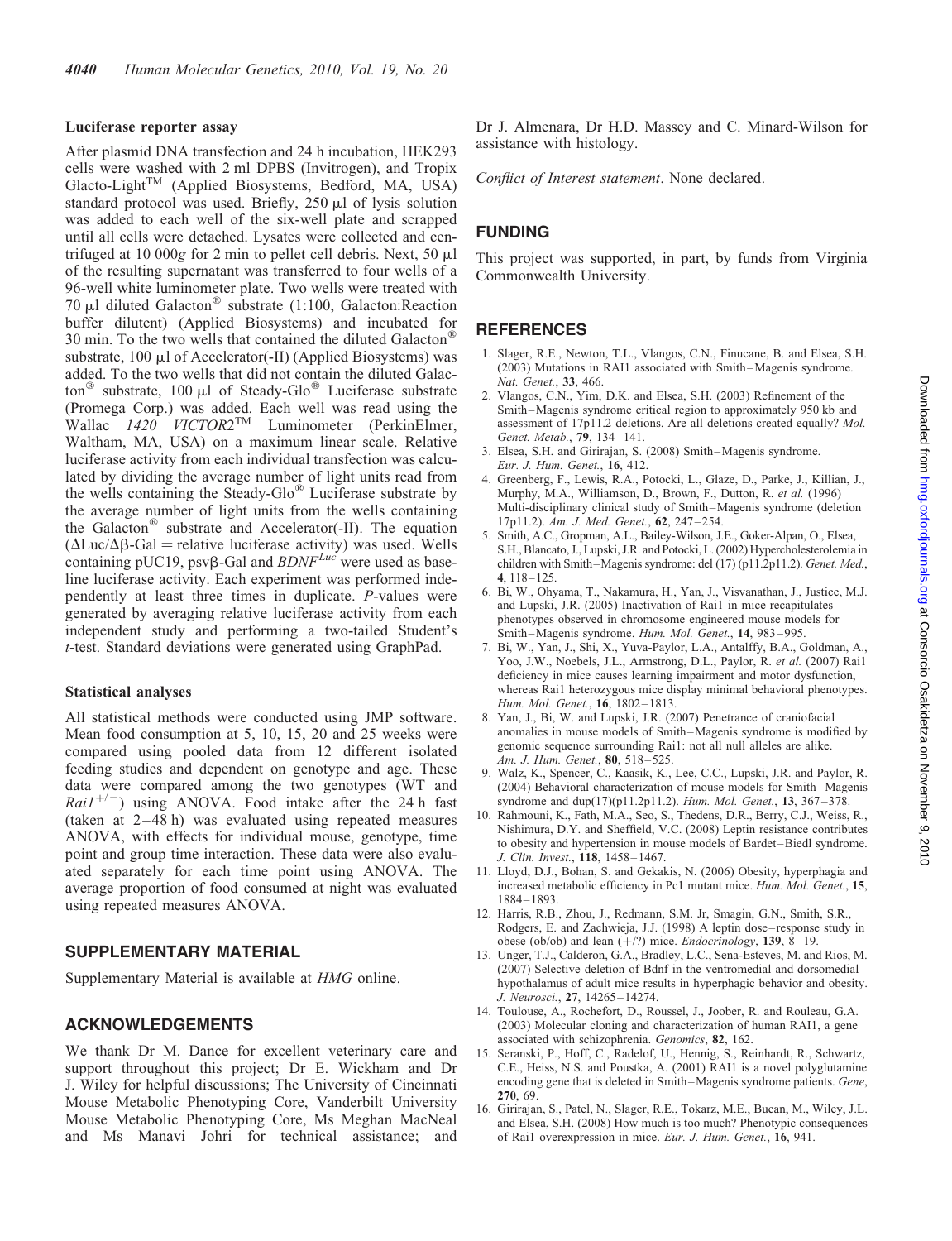- <span id="page-15-0"></span>17. Girirajan, S., Truong, H.T., Blanchard, C.L. and Elsea, S.H. (2009) A functional network module for Smith–Magenis syndrome. Clin. Genet., 75, 364–374.
- 18. van der Zwaag, B., Franke, L., Poot, M., Hochstenbach, R., Spierenburg, H.A., Vorstman, J.A., van Daalen, E., de Jonge, M.V., Verbeek, N.E., Brilstra, E.H. et al. (2009) Gene-network analysis identifies susceptibility genes related to glycobiology in autism. PLoS ONE, 4, e5324.
- 19. Sjottem, E., Rekdal, C., Svineng, G., Johnsen, S.S., Klenow, H., Uglehus, R.D. and Johansen, T. (2007) The ePHD protein SPBP interacts with TopBP1 and together they co-operate to stimulate Ets1-mediated transcription. Nucleic Acids Res., 35, 6648–6662.
- 20. Edelman, E.A., Girirajan, S., Finucane, B., Patel, P.I., Lupski, J.R., Smith, A.C. and Elsea, S.H. (2007) Gender, genotype, and phenotype differences in Smith–Magenis syndrome: a meta-analysis of 105 cases. Clin. Genet., 71, 540–550.
- 21. Lemieux, S., Prud'homme, D., Bouchard, C., Tremblay, A. and Despres, J.P. (1993) Sex differences in the relation of visceral adipose tissue accumulation to total body fatness. Am. J. Clin. Nutr., 58, 463-467.
- 22. Geary, N. (2004) Endocrine controls of eating: CCK, leptin, and ghrelin. Physiol. Behav., 81, 719.
- 23. Brennan, I.M., Otto, B., Feltrin, K.L., Meyer, J.H., Horowitz, M. and Feinle-Bisset, C. (2007) Intravenous CCK-8, but not GLP-1, suppresses ghrelin and stimulates PYY release in healthy men. Peptides, 28, 607.
- 24. Moran, T.H., Aja, S. and Ladenheim, E.E. (2006) Leptin modulation of peripheral controls of meal size. Physiol. Behav., 89, 511.
- 25. Kohno, D., Nakata, M., Maekawa, F., Fujiwara, K., Maejima, Y., Kuramochi, M., Shimazaki, T., Okano, H., Onaka, T. and Yada, T. (2007) Leptin suppresses ghrelin-induced activation of neuropeptide Y neurons in the arcuate nucleus via phosphatidylinositol 3-kinase- and phosphodiesterase 3-mediated pathway. Endocrinology, 148, 2251–2263.
- 26. Goto, M., Arima, H., Watanabe, M., Hayashi, M., Banno, R., Sato, I., Nagasaki, H. and Oiso, Y. (2006) Ghrelin increases neuropeptide Y and agouti-related peptide gene expression in the arcuate nucleus in rat hypothalamic organotypic cultures. Endocrinology, 147, 5102–5109.
- 27. Kaga, T., Inui, A., Okita, M., Asakawa, A., Ueno, N., Kasuga, M., Fujimiya, M., Nishimura, N., Dobashi, R., Morimoto, Y. et al. (2001) Modest overexpression of neuropeptide Y in the brain leads to obesity after high-sucrose feeding. Diabetes, 50, 1206–1210.
- 28. Yang, L., Scott, K.A., Hyun, J., Tamashiro, K.L., Tray, N., Moran, T.H. and Bi, S. (2009) Role of dorsomedial hypothalamic neuropeptide Y in modulating food intake and energy balance. J. Neurosci., 29, 179–190.
- 29. Patel, H.R., Qi, Y., Hawkins, E.J., Hileman, S.M., Elmquist, J.K., Imai, Y. and Ahima, R.S. (2006) Neuropeptide Y deficiency attenuates responses to fasting and high-fat diet in obesity-prone mice. Diabetes, 55, 3091– 3098.
- 30. Erickson, J.C., Hollopeter, G. and Palmiter, R.D. (1996) Attenuation of the obesity syndrome of ob/ob mice by the loss of neuropeptide Y. Science, 274, 1704–1707.
- 31. Strand, A.D., Baquet, Z.C., Aragaki, A.K., Holmans, P., Yang, L., Cleren, C., Beal, M.F., Jones, L., Kooperberg, C., Olson, J.M. et al. (2007) Expression profiling of Huntington's disease models suggests that brain-derived neurotrophic factor depletion plays a major role in striatal degeneration. J. Neurosci., 27, 11758–11768.
- 32. Duncan, L.E., Hutchison, K.E., Carey, G. and Craighead, W.E. (2009) Variation in brain-derived neurotrophic factor (BDNF) gene is associated with symptoms of depression. J. Affect. Disord., 115, 215.
- 33. Angelucci, F., Brene, S. and Mathe, A.A. (2005) BDNF in schizophrenia, depression and corresponding animal models. Mol. Psychiatry, 10, 345.
- 34. Wendland, J.R., Kruse, M.R., Cromer, K.C. and Murphy, D.L. (2007) A large case–control study of common functional SLC6A4 and BDNF variants in obsessive-compulsive disorder. Neuropsychopharmacology, 32, 2543.
- 35. Kanazawa, T., Glatt, S.J., Kia-Keating, B., Yoneda, H. and Tsuang, M.T. (2007) Meta-analysis reveals no association of the Val66Met polymorphism of brain-derived neurotrophic factor with either schizophrenia or bipolar disorder. Psychiatr. Genet., 17, 165–170.
- 36. Neves-Pereira, M., Cheung, J.K., Pasdar, A., Zhang, F., Breen, G., Yates, P., Sinclair, M., Crombie, C., Walker, N. and St Clair, D.M. (2005) BDNF gene is a risk factor for schizophrenia in a Scottish population. Mol. Psychiatry, 10, 208.
- 37. Katerberg, H., Lochner, C., Cath, D.C., de Jonge, P., Bochdanovits, Z., Moolman-Smook, J.C., Hemmings, S.M., Carey, P.D., Stein, D.J., Sondervan, D. et al. (2009) The role of the brain-derived neurotrophic

factor (BDNF) val66met variant in the phenotypic expression of obsessive-compulsive disorder (OCD). Am. J. Med. Genet. B Neuropsychiatr. Genet., 150B, 1050–1062.

- 38. Gray, J., Yeo, G.S., Cox, J.J., Morton, J., Adlam, A.L., Keogh, J.M., Yanovski, J.A., El Gharbawy, A., Han, J.C., Tung, Y.C. et al. (2006) Hyperphagia, severe obesity, impaired cognitive function, and hyperactivity associated with functional loss of one copy of the brain-derived neurotrophic factor (BDNF) gene. Diabetes, 55, 3366–3371.
- 39. Bertagna, X. (1994) Proopiomelanocortin-derived peptides. Endocrinol. Metab. Clin. North Am., 23, 467–485.
- 40. Coll, A.P., Farooqi, I.S., Challis, B.G., Yeo, G.S. and O'Rahilly, S. (2004) Proopiomelanocortin and energy balance: insights from human and murine genetics. J. Clin. Endocrinol. Metab., 89, 2557–2562.
- 41. Krude, H., Biebermann, H., Luck, W., Horn, R., Brabant, G. and Gruters, A. (1998) Severe early-onset obesity, adrenal insufficiency and red hair pigmentation caused by POMC mutations in humans. Nat. Genet., 19, 155–157.
- 42. Huszar, D., Lynch, C.A., Fairchild-Huntress, V., Dunmore, J.H., Fang, Q., Berkemeier, L.R., Gu, W., Kesterson, R.A., Boston, B.A., Cone, R.D. et al. (1997) Targeted disruption of the melanocortin-4 receptor results in obesity in mice. Cell,  $88$ ,  $131-141$ .
- 43. Batterham, R.L., Cowley, M.A., Small, C.J., Herzog, H., Cohen, M.A., Dakin, C.L., Wren, A.M., Brynes, A.E., Low, M.J., Ghatei, M.A. et al. (2002) Gut hormone PYY3–36 physiologically inhibits food intake. Nature, 418, 650.
- 44. Bjornholm, M., Munzberg, H., Leshan, R.L., Villanueva, E.C., Bates, S.H., Louis, G.W., Jones, J.C., Ishida-Takahashi, R., Bjorbaek, C. and Myers, M.G. Jr (2007) Mice lacking inhibitory leptin receptor signals are lean with normal endocrine function. J. Clin. Invest., 117, 1354–1360.
- 45. Fleisch, A.F., Agarwal, N., Roberts, M.D., Han, J.C., Theim, K.R., Vexler, A., Troendle, J., Yanovski, S.Z. and Yanovski, J.A. (2007) Influence of serum leptin on weight and body fat growth in children at high risk for adult obesity. J. Clin. Endocrinol. Metab., 92, 948–954.
- 46. Munzberg, H. and Myers, M.G. (2005) Molecular and anatomical determinants of central leptin resistance. Nat. Neurosci., 8, 566.
- 47. Kondo, H., Shimomura, I., Matsukawa, Y., Kumada, M., Takahashi, M., Matsuda, M., Ouchi, N., Kihara, S., Kawamoto, T., Sumitsuji, S. et al. (2002) Association of adiponectin mutation with type 2 diabetes: a candidate gene for the insulin resistance syndrome. Diabetes, 51, 2325–2328.
- 48. Kumada, M., Kihara, S., Sumitsuji, S., Kawamoto, T., Matsumoto, S., Ouchi, N., Arita, Y., Okamoto, Y., Shimomura, I., Hiraoka, H. et al. (2003) Association of hypoadiponectinemia with coronary artery disease in men. Arterioscler. Thromb. Vasc. Biol., 23, 85–89.
- 49. Hotta, K., Funahashi, T., Arita, Y., Takahashi, M., Matsuda, M., Okamoto, Y., Iwahashi, H., Kuriyama, H., Ouchi, N., Maeda, K. et al. (2000) Plasma concentrations of a novel, adipose-specific protein, adiponectin, in type 2 diabetic patients. Arterioscler. Thromb. Vasc. Biol., 20, 1595–1599.
- 50. Arita, Y., Kihara, S., Ouchi, N., Takahashi, M., Maeda, K., Miyagawa, J., Hotta, K., Shimomura, I., Nakamura, T., Miyaoka, K. et al. (1999) Paradoxical decrease of an adipose-specific protein, adiponectin, in obesity. Biochem. Biophys. Res. Commun., 257, 79–83.
- 51. Su, W., Guo, Z., Randall, D.C., Cassis, L., Brown, D.R. and Gong, M.C. (2008) Hypertension and disrupted blood pressure circadian rhythm in type 2 diabetic db/db mice. Am. J. Physiol. Heart Circ. Physiol., 295, H1634–H1641.
- 52. Kitamura, T., Onishi, K., Dohi, K., Okinaka, T., Ito, M., Isaka, N. and Nakano, T. (2002) Circadian rhythm of blood pressure is transformed from a dipper to a non-dipper pattern in shift workers with hypertension. J. Hum. Hypertens., 16, 193–197.
- 53. De Leersnyder, H., Claustrat, B., Munnich, A. and Verloes, A. (2006) Circadian rhythm disorder in a rare disease: Smith–Magenis syndrome. Mol. Cell. Endocrinol., 252, 88.
- 54. Girirajan, S., Vlangos, C.N., Szomju, B.B., Edelman, E., Trevors, C.D., Dupuis, L., Nezarati, M., Bunyan, D.J. and Elsea, S.H. (2006) Genotype– phenotype correlation in Smith–Magenis syndrome: evidence that multiple genes in 17p11.2 contribute to the clinical spectrum. Genet. Med., 8, 417–427.
- 55. Girirajan, S., Elsas, L.J. II, Devriendt, K. and Elsea, S.H. (2005) RAI1 variations in Smith–Magenis syndrome patients without 17p11.2 deletions. J. Med. Genet., 42, 820–828.
- 56. Farooqi, I.S., Drop, S., Clements, A., Keogh, J.M., Biernacka, J., Lowenbein, S., Challis, B.G. and O'Rahilly, S. (2006) Heterozygosity for